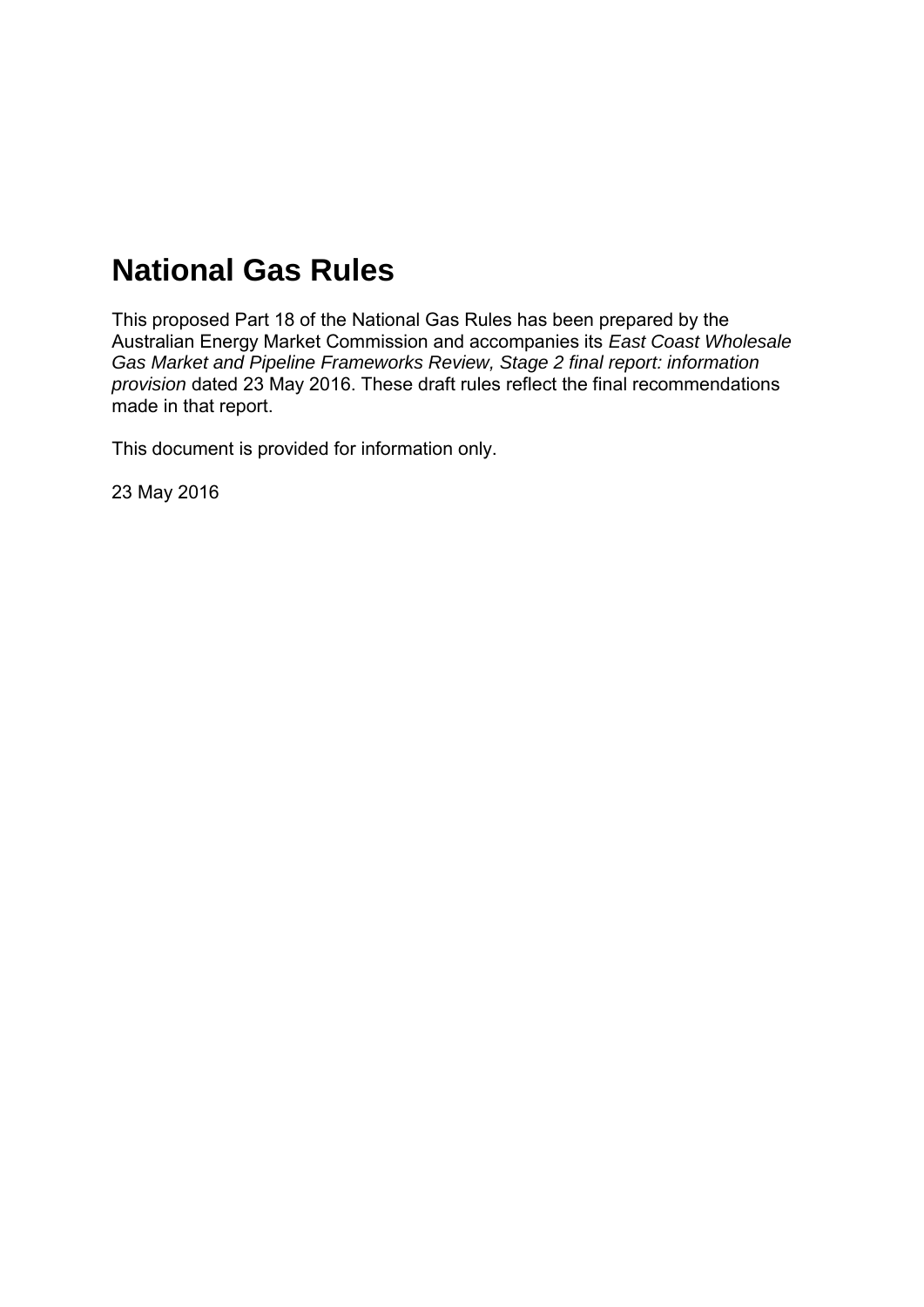# **Part 18 Natural Gas Services Bulletin Board**

### **Division 1** Interpretation and application

#### **141 Interpretation**

(1) In this Part:

**2P reserves estimate** means, for a field, an estimate of proved reserves or probable reserves of natural gas (or both) greater than zero in respect of the whole or any part of the field or in respect of a petroleum project that includes the field.

**BB compression facility** means a compression facility that is or may be used to transport natural gas between a low pressure header and a high pressure header in order to facilitate the flow of natural gas between two or more *receipt or delivery points* where:

- (a) the *receipt or delivery points* are located on different BB pipelines; and
- (b) each such *receipt or delivery point* is also a delivery point for natural gas sold through the gas trading exchange.

**BB facility** means a BB production facility, a BB pipeline, a BB storage facility, a BB compression facility, a BB large user facility or an LNG processing facility.

**BB field** means a field for which:

- (a) the right to explore for, extract, recover or process petroleum is held under one or more petroleum tenements; and
- (b) a 2P reserves estimate has been made.

**BB information standard** is defined in rule 164.

**BB large user facility** means a user facility that meets the applicable reporting threshold.

**BB participant** means a person that is registered by AEMO under this Part.

**BB pipeline** means a BB transmission pipeline that meets the applicable reporting threshold.

**BB production facility** means a production facility that meets the applicable reporting threshold.

**BB reporting entity** means a facility operator or field operator registered under this Part as the BB reporting entity for one or more BB facilities or BB fields.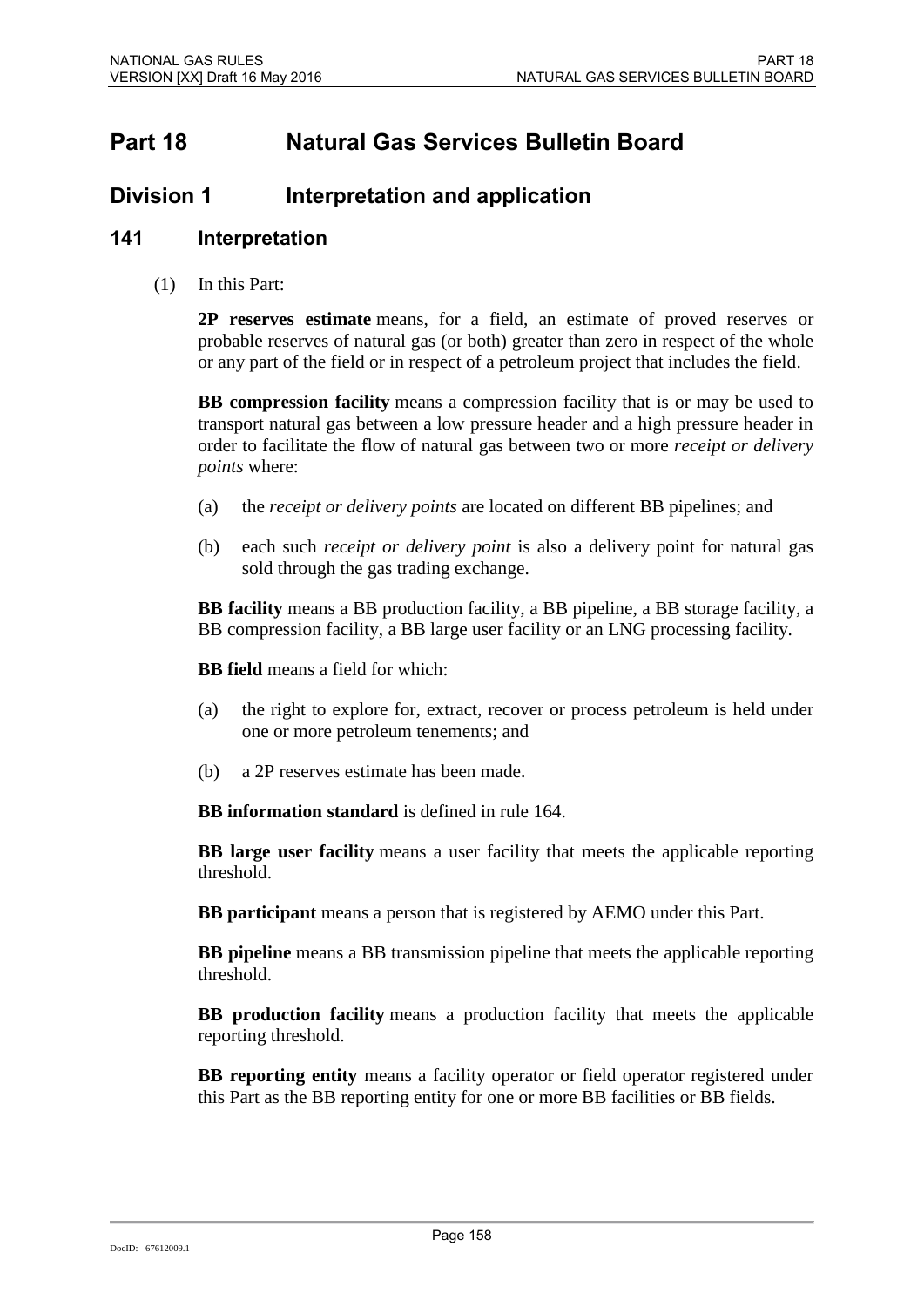**BB shipper** means a person who:

- (a) is a party to a contract with a facility operator for a BB facility under which the facility operator provides or intends to provide a service to that person by means of a BB facility; or
- (b) has a right under an access determination to be provided with a pipeline service by means of a BB pipeline.

**BB storage facility** means a gas storage facility that meets the applicable reporting threshold.

**BB storage provider** means a facility operator for a BB storage facility.

**BB terms of use** means the terms and conditions on which BB users are granted access to the Bulletin Board and which are set out in the BB Procedures.

#### **BB transmission pipeline** means:

- (a) a pipeline that is a transmission pipeline; or
- (b) a pipeline that would be likely to be classified in accordance with the pipeline classification criterion as a transmission pipeline.

#### **Note:**

A gathering line is part of a gathering system and as such is excluded from the definition of BB transmission pipeline by reason of paragraph (f) of the definition of "pipeline" in section 2 of the *NGL*. A gathering line that collects coal seam methane will be similarly excluded.

#### **BB user** means:

- (a) a BB participant; and
- (b) any other person who accesses information on the Bulletin Board.

**Bulletin Board** means the Natural Gas Services Bulletin Board.

#### **commissioned** means:

- (a) for a BB facility that is not a pipeline, the date when the BB facility is first used on a commercial basis (whether for the benefit of a facility operator of the BB facility or for someone else); and
- (b) for a pipeline, the date the pipeline is commissioned as defined in the *NGL*.

**compression facility** means a facility located on or connected to a pipeline that compresses natural gas.

**compression facility operator** means a facility operator of a BB compression facility.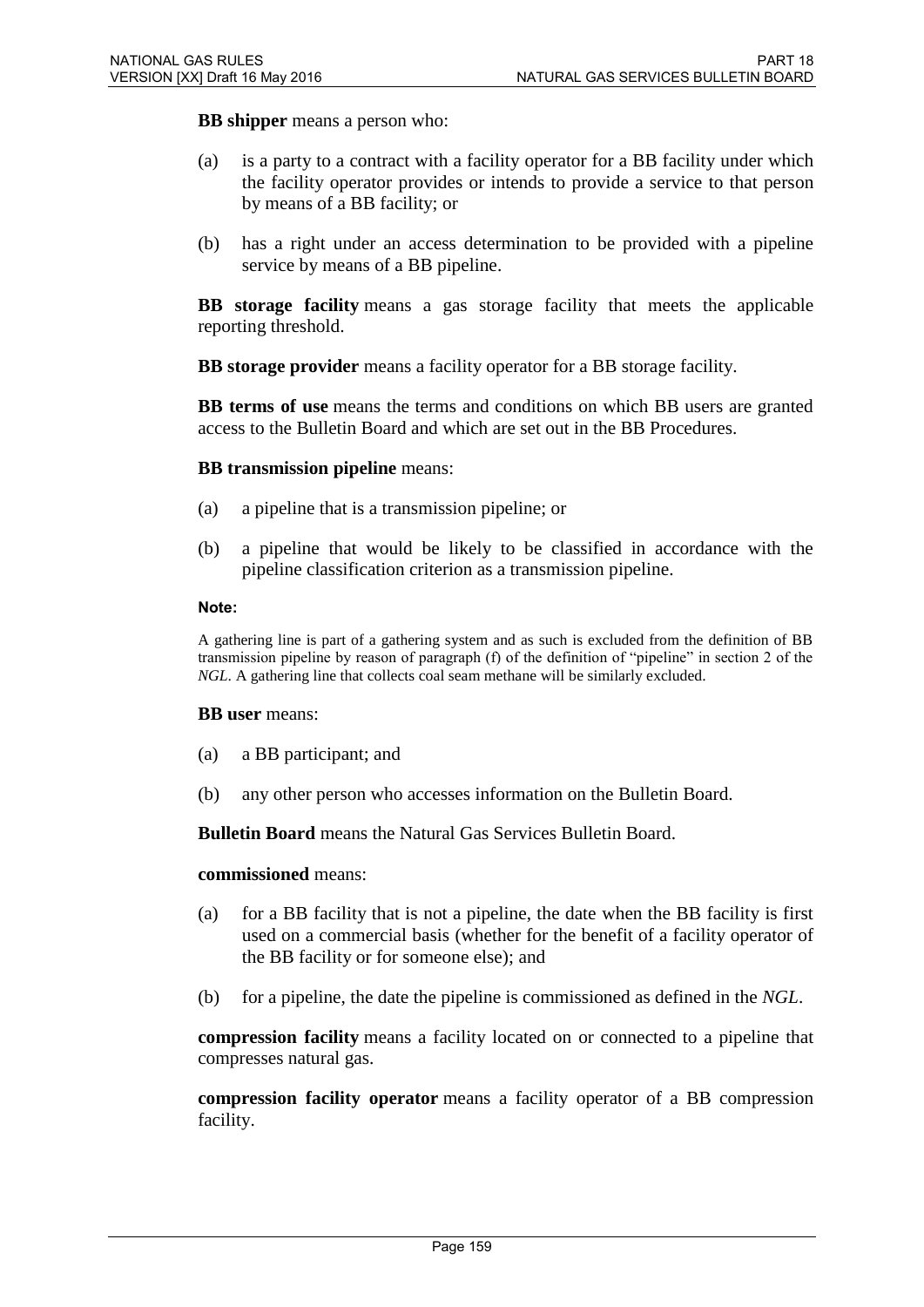**daily capacity** means:

- (a) for a production facility, the quantity of natural gas that can be injected into one or more pipelines from the facility on a gas day for the facility;
- (b) for a pipeline, for each direction in which natural gas can be transported on the pipeline, the quantity of natural gas that can be transported through the pipeline on a gas day for the pipeline in that direction;
- (c) for a gas storage facility, each of:
	- (i) the quantity of natural gas that can be withdrawn from the gas storage facility for injection into another facility on a gas day for the gas storage facility;
	- (ii) the quantity of natural gas that the gas storage facility can receive and process into storage on a gas day for the facility; and
	- (iii) the quantity of natural gas that the gas storage facility can hold in storage on a gas day for the facility;
- (d) for a compression facility, the quantity of natural gas that can be compressed by the BB compression facility on a gas day for the facility;
- (e) for a user facility or an LNG processing facility, the quantity of natural gas that can be delivered to the facility on a gas day (i.e. that the connection to the facility is capable of allowing).

**daily consumption data** means, for a BB large user facility or an LNG processing facility, the quantity of natural gas that is metered as having been, or estimated in good faith by the facility operator to have been, delivered to the facility on a gas day.

**daily flow data** means, for a BB pipeline:

- (a) the quantity of natural gas that is metered as having been, or estimated in good faith by the pipeline operator to have been, injected at each receipt point on the pipeline on a gas day; and
- (b) the quantity of natural gas that is metered as having been, or estimated in good faith by the pipeline operator to have been, withdrawn at each delivery point on the pipeline on the gas day.

#### **daily production data** means:

(a) for a BB production facility, the quantity of natural gas that is metered as having been, or estimated in good faith by the facility operator to have been, injected into one or more pipelines from the production facility on a gas day;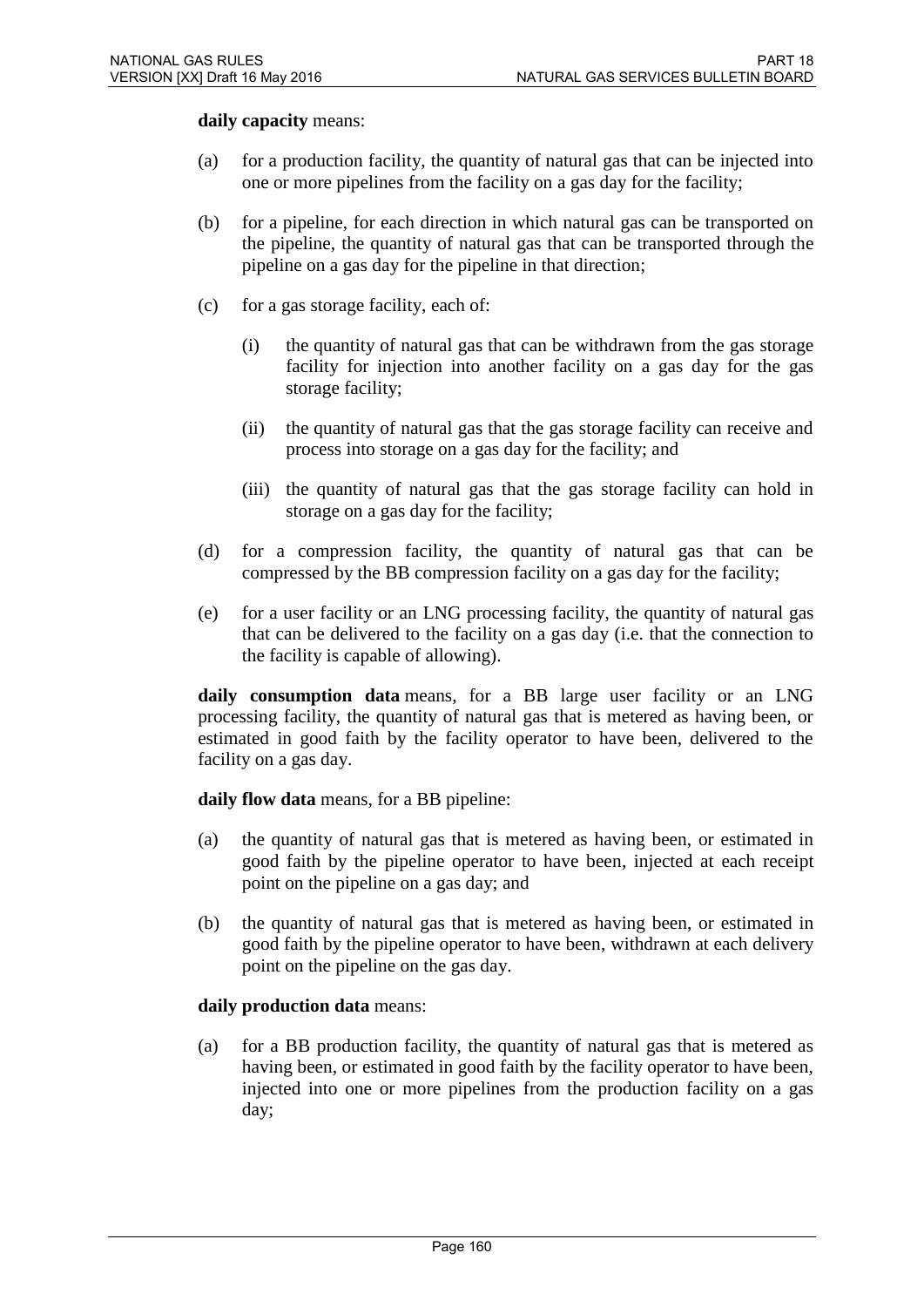- (b) for a BB storage facility:
	- (i) the quantity of natural gas that is metered as having been, or estimated in good faith by the BB storage provider to have been, withdrawn from the facility on a gas day; and
	- (ii) the quantity of natural gas that is metered as having been, or estimated in good faith by the BB storage provider to have been, injected into the facility on the gas day;
- (c) for a BB compression facility, the quantity of natural gas that is metered as having been, or estimated in good faith by the compression facility operator to have been, compressed by the BB gas compression facility on a gas day.

**delivery point** means a *delivery or receipt point* when it is used for withdrawal (that is, delivery) of natural gas from a pipeline.

**detailed facility information** has the meaning in rule 169(4).

**distribution system** means a system of distribution pipelines and associated equipment that supplies natural gas withdrawn from one or more BB pipelines to multiple end users, but excludes a transmission pipeline.

#### **facility operator** means for:

- (a) a BB production facility: each producer, user or non-scheme pipeline user who owns, operates or controls the BB production facility;
- (b) a BB transmission pipeline: each service provider or gas market operator for the BB transmission pipeline;
- (c) a BB storage facility: each storage provider for the BB storage facility;
- (d) a BB compression facility: each service provider who owns, operates or controls the BB compression facility;
- (e) a BB large user facility: the person with operational control (as defined in the NGER Act) of the BB large user facility;
- (f) an LNG processing facility: the person with operational control (as defined in the NGER Act) of the LNG processing facility.

**facility operator group** is defined in rule 152.

**field** has the meaning given to 'Field' in SPE-PRMS.

**field operator** means each person who owns, operates or controls a BB field or part of a BB field.

**field operator group** is defined in rule 155.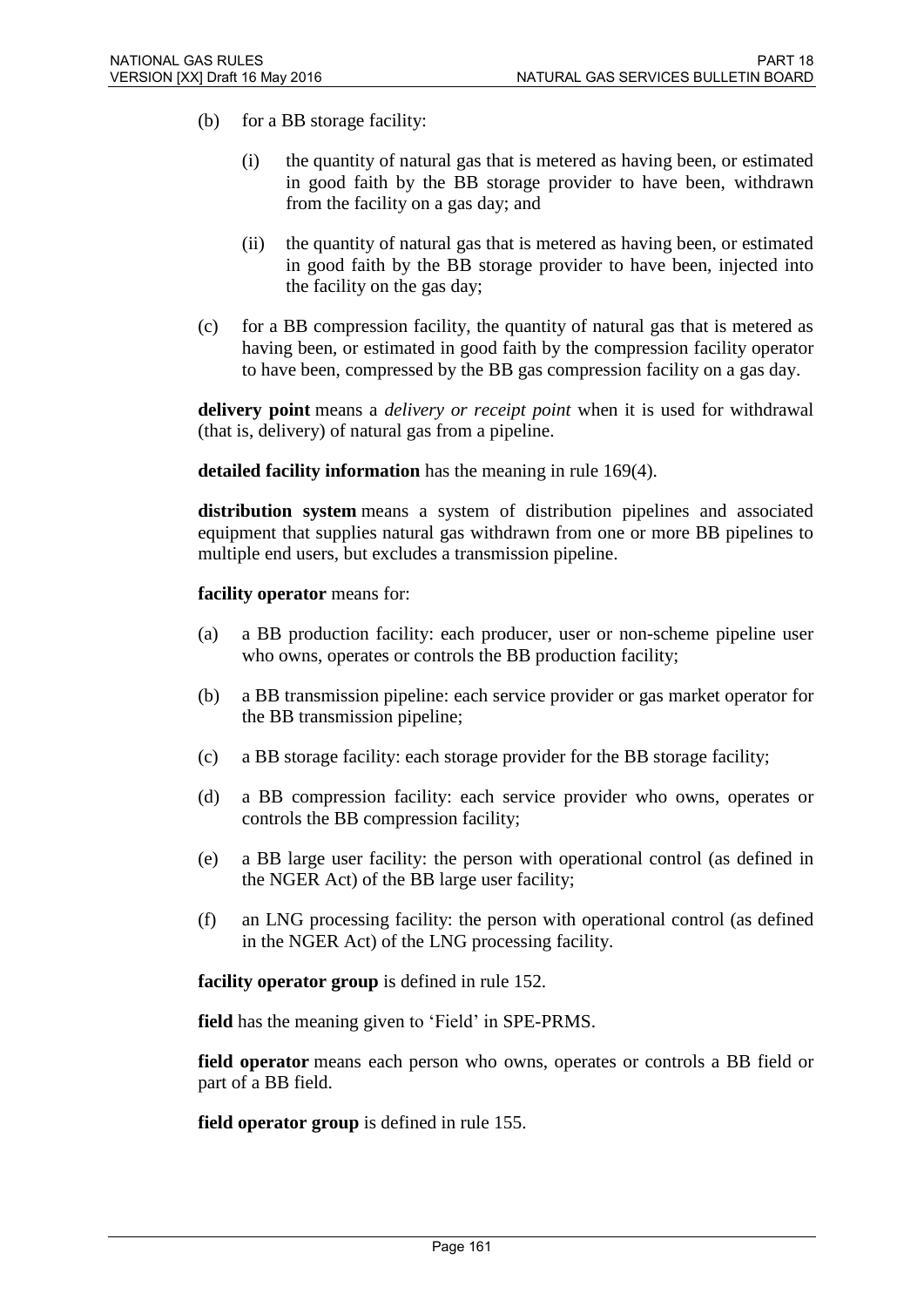**gas day** means in respect of a BB facility, the 24 hour period for which nominations are provided, commencing at the time advised by the facility operator under rule 170.

**gas storage facility** means a facility for storing natural gas for injection into a pipeline.

**gate station** means a delivery point that serves a distribution system.

**LCA flag** for:

- (a) a BB pipeline for a gas day means a green, amber or red flag indicating the actual or expected capability of the BB pipeline to meet the aggregated nominations for withdrawals from the BB pipeline for that gas day based on the pipeline's linepack and capacity; and
- (b) for a BB compression facility for a gas day means a green, amber or red flag indicating the actual or expected capability of the BB compression facility to meet the aggregated nominations for use of the BB compression facility for that gas day based on the facility's capacity.

#### **Note:**

The meaning of a green, amber or red flag is specified in the BB Procedures.

**liquefied natural gas** or **LNG** means natural gas in a liquid state.

**LNG processing facility** means an activity, or a series of activities (including ancillary activities), that comprise a facility within the meaning of the NGER Act and that involves the production of liquefied natural gas.

#### **material change** means:

- (a) in respect of nameplate rating information for a BB facility other than a BB large user facility, the information is no longer accurate due to changes in the capacity of the BB facility that are likely to impact the BB facility for more than one year;
- (b) in respect of nameplate rating information for a BB large user facility, the information is no longer accurate within a range of plus or minus 10% due to changes in the capacity of the BB large user facility that are likely to impact the BB large user facility for more than three months;
- (c) in respect of a short term capacity outlook for a BB facility, a change to the short term capacity outlook that exceeds the greater of 10% of the nameplate rating of the BB facility and 30 TJ; and
- (d) in respect of information about nominated or forecast use of a service provided by means of a BB facility, a change to the nomination or forecast that exceeds the greater of 10% of the nameplate rating of the BB facility and 30 TJ.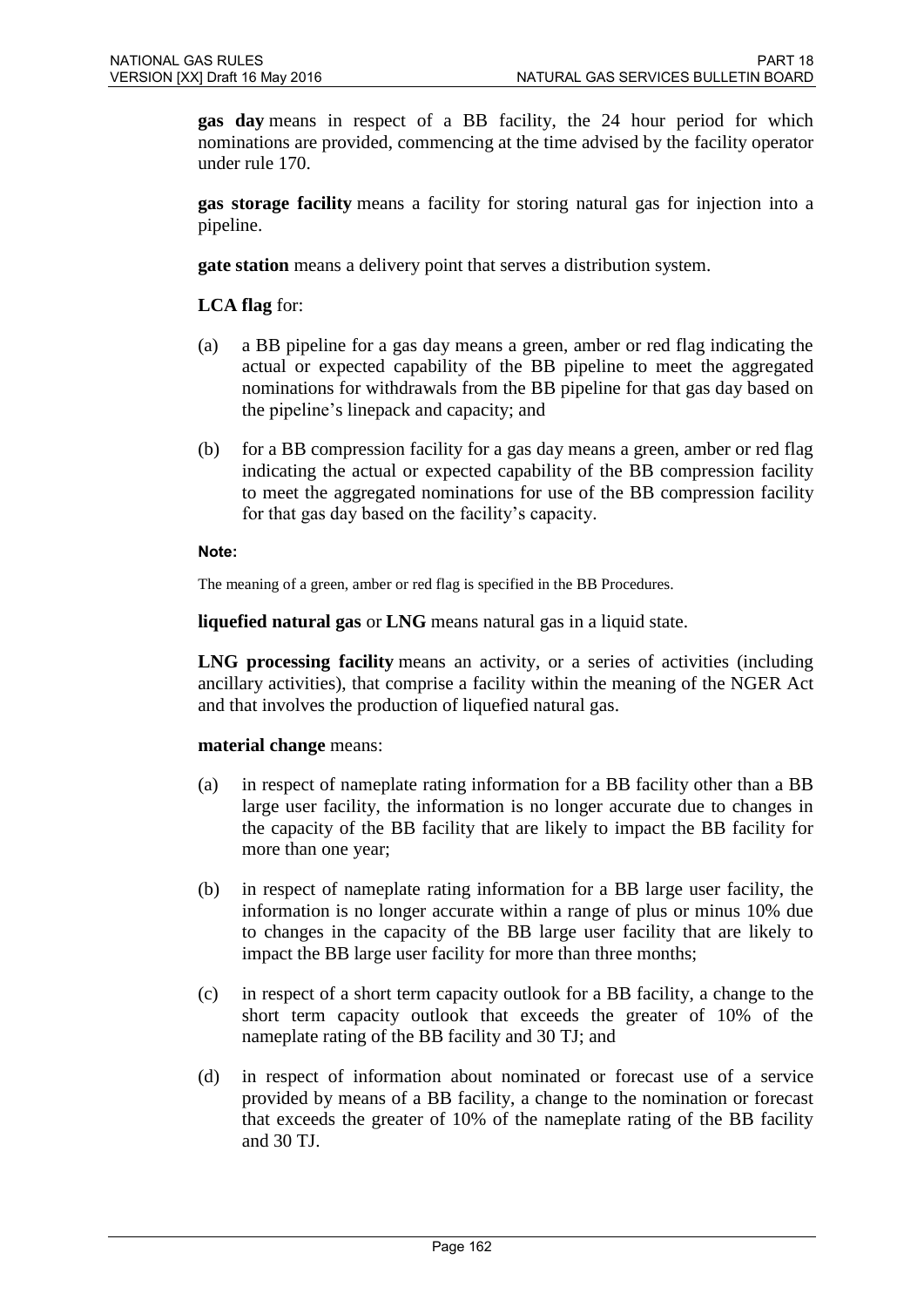**medium term capacity outlook** for a BB facility means information about matters expected to affect the daily capacity of the BB facility, for an outlook period of 12 months beyond the current short term capacity outlook provided by the relevant facility operator including the information required under rule 181.

**nameplate rating** has the meaning given in rule 141(2).

**NGER Act** means the *National Greenhouse and Energy Reporting Act 2007* of the Commonwealth.

**nomination** means the natural gas quantities notified by a BB shipper to the relevant facility operator to specify the BB shipper's intended use of a service provided by means of a BB facility for a period of time.

**NT application date** means the date falling 90 days after the date on which the first NT interconnector is commissioned.

**NT interconnector** means a transmission pipeline capable of transporting natural gas between a location in the Northern Territory and a location in Queensland, New South Wales or South Australia and that is not a remote pipeline.

**part 18 replacement date** means the date on which the rule by which this definition was inserted in the National Gas Rules came into effect*.*

**petroleum** means any naturally occurring hydrocarbon or mixture of hydrocarbons, whether in a gaseous, liquid or solid state. Petroleum may be mixed with non-hydrocarbon compounds.

**petroleum tenement** means any right to explore for, extract, recover or process petroleum granted under the laws of a participating jurisdiction and includes:

- (a) exploration, retention and production rights;
- (b) rights granted in the form of a permit, licence, lease or authority to prospect;
- (c) rights granted in respect of the internal waters of a State or Territory;
- (d) rights granted in respect of the coastal waters of a State or the Northern Territory; and
- (e) rights granted in respect of the offshore area of a State or Territory as determined in accordance with the *Offshore Petroleum and Greenhouse Gas Storage Act 2006* of the Commonwealth.

**pipeline operator** means a facility operator for a BB pipeline.

**PJ** means petajoule.

**primary compression capacity** means firm capacity on a BB compression facility that is sold by a compression facility operator to a BB shipper, giving the buyer the right to an agreed quantity of capacity of that BB compression facility for an agreed period.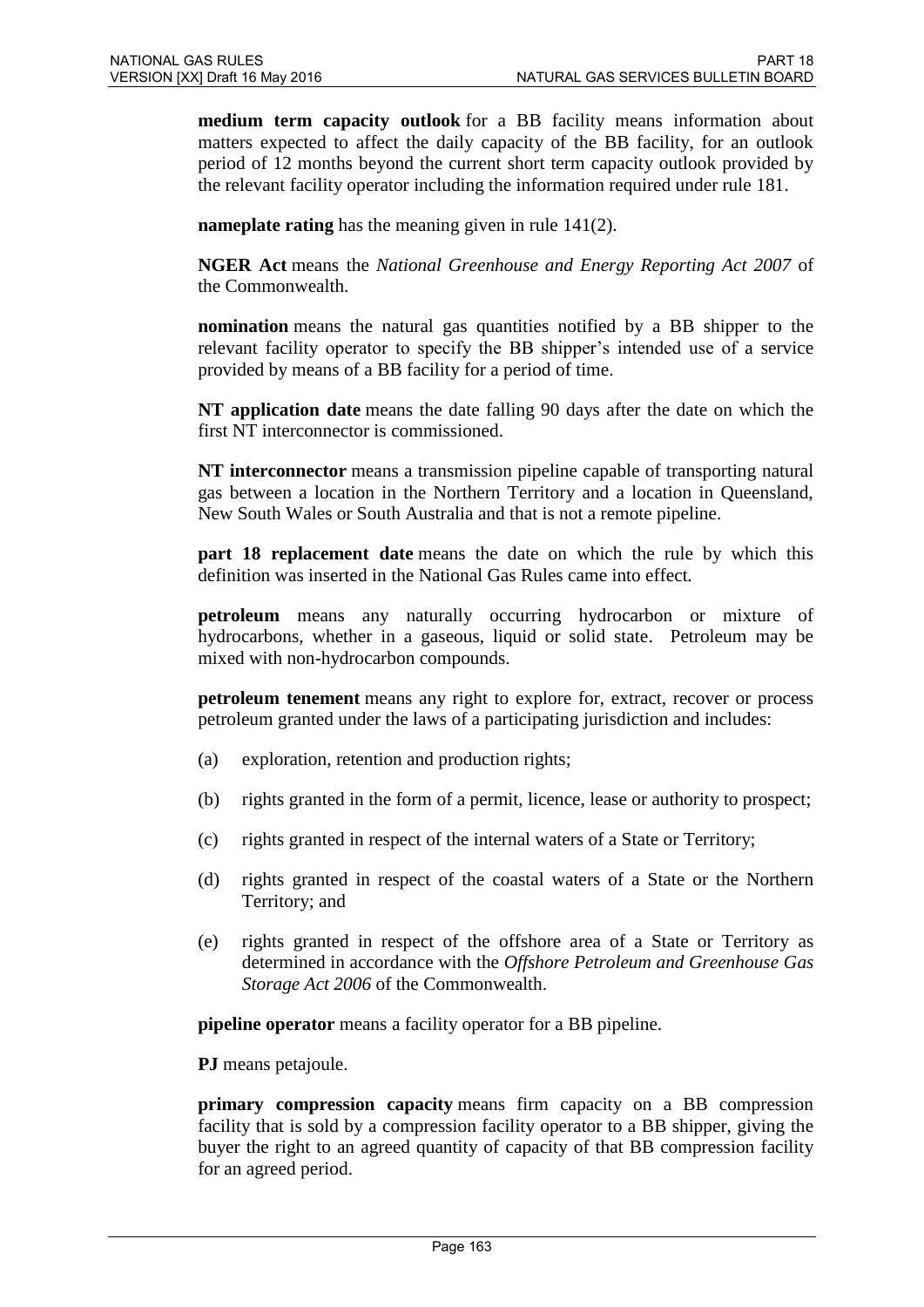**primary pipeline capacity** means firm capacity on a BB pipeline that is sold by a pipeline operator to a BB shipper, giving the buyer the right to transport an agreed quantity of natural gas on that pipeline for an agreed period.

**production facility** means a facility at which natural gas is produced so that it is in a form suitable for injection into one or more BB pipelines.

**production facility operator** means a facility operator for a BB production facility.

**proved and probable reserves** or **2P reserves** means the sum of proved reserves plus probable reserves.

**probable reserves** has the meaning given to 'Probable Reserves' in SPE-PRMS.

**proved reserves** has the meaning given to 'Proved Reserves' in SPE-PRMS.

**receipt point** means a *delivery or receipt point* when it is used for injection (i.e. receipt) of natural gas into a pipeline.

**registered BB shipper** means a BB shipper registered with AEMO under Subdivision 3.5 of Division 3.

**remote BB facility** means a BB facility that is or is connected to a remote pipeline.

**remote pipeline** means a transmission pipeline that:

- (a) is not an STTM facility or part of a declared transmission system;
- (b) is not a pipeline on which natural gas sold through the gas trading exchange may be physically delivered or received or through which such natural gas may be transported; and
- (c) is not connected directly or indirectly to a pipeline satisfying paragraph (a) or (b) of this definition.

#### **reporting threshold** means:

- (a) in relation to a production facility: that the nameplate rating of the production facility is, or (in the case of a proposed production facility) will be, equal to or more than 10 TJ of natural gas per day;
- (b) in relation to a pipeline: that the nameplate rating of the pipeline is, or (in the case of a proposed pipeline) will be, equal to or more than 10 TJ of natural gas per day;
- (c) in relation to a gas storage facility: that the production nameplate rating of the gas storage facility is, (or in the case of a proposed gas storage facility) will be, equal to or more than 10 TJ of natural gas per day;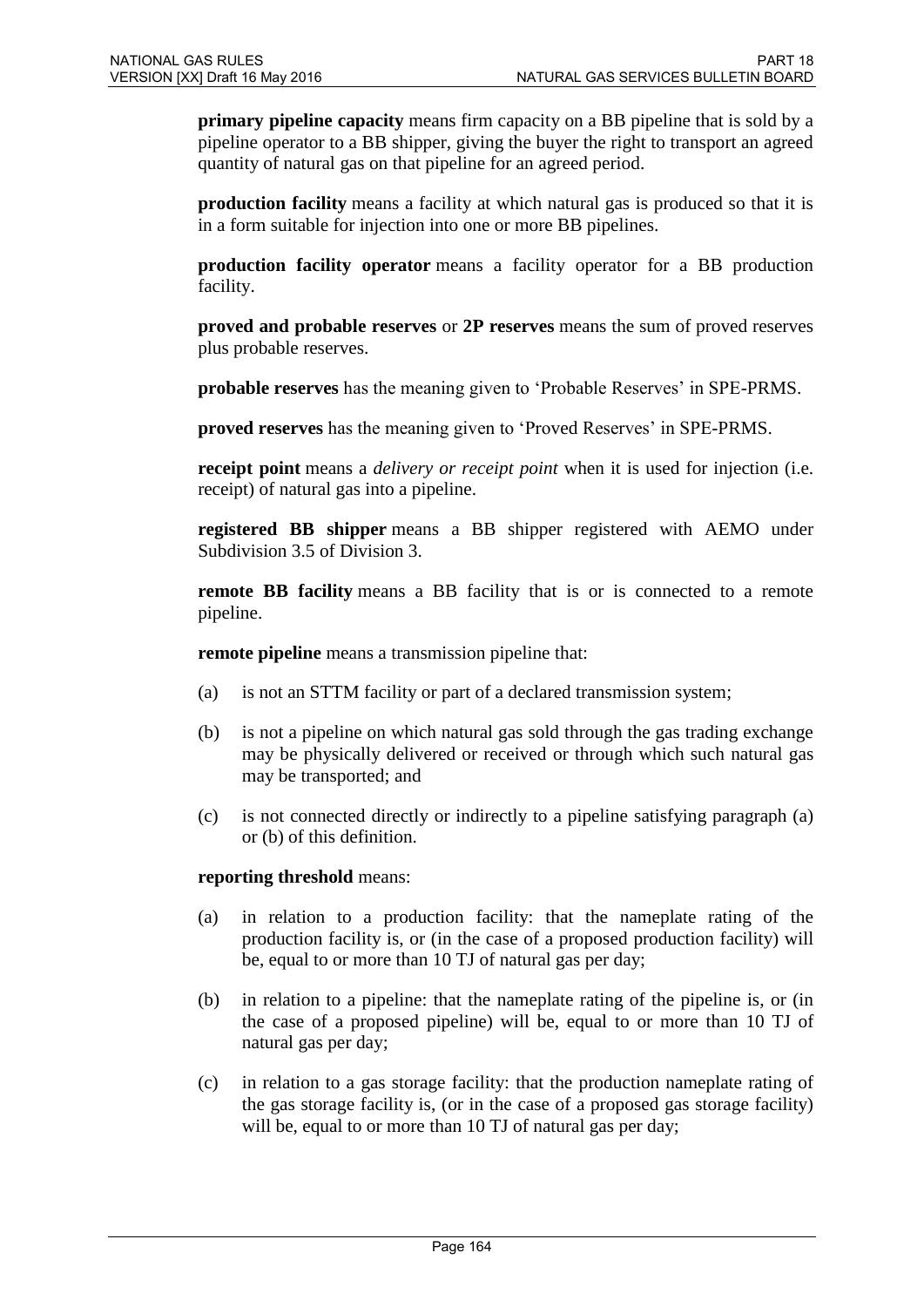- (d) in relation to a compression facility: that at least one of the values comprising the nameplate rating of the compression facility is, or (in the case of a proposed compression facility) will be, equal to or more than 10 TJ of natural gas per day;
- (e) in relation to a user facility: that the nameplate rating of the user facility is or (in the case of a proposed user facility) will be, equal to or more than 10 TJ of natural gas per day.

**responsible facility operator** is defined in rule 152.

**responsible field operator** is defined in rule 155.

**secondary capacity trading platform** means a computer system-supported electronic trading platform that assists buyers and sellers to trade secondary pipeline capacity or secondary compression capacity; but does not include a gas trading exchange that is operated by AEMO, or by another person that AEMO has appointed in accordance with rule 535.

**secondary compression capacity** means capacity of a BB compression facility that is available for sale by a person other than a facility operator of the BB compression facility, giving the buyer the right to use an agreed quantity of the daily capacity of the BB compression facility for an agreed period.

**secondary pipeline capacity** means capacity on a BB pipeline that is available for sale by a person other than a facility operator of the BB pipeline, giving the buyer the right to transport an agreed quantity of natural gas on that pipeline for an agreed period.

#### **secondary trade data** for a:

- (a) BB pipeline means information related to the sale of secondary pipeline capacity;
- (b) BB compression facility means information related to the sale of secondary compression capacity,

which in each case is derived from a secondary capacity trading platform and collated in accordance with any requirements specified in the BB Procedures.

#### **short term capacity outlook** means:

- (a) for a BB facility other than a BB compression facility, on any gas day, the facility operator's good faith estimate of the daily capacity of the BB facility for each of gas days  $D+1$  to  $D+7$ ; and
- (b) for a BB compression facility, on any gas day, the facility operator's good faith estimate of a set of values describing the expected daily capacity of the facility under expected operating conditions for each of gas days D+1 to  $D+7$ .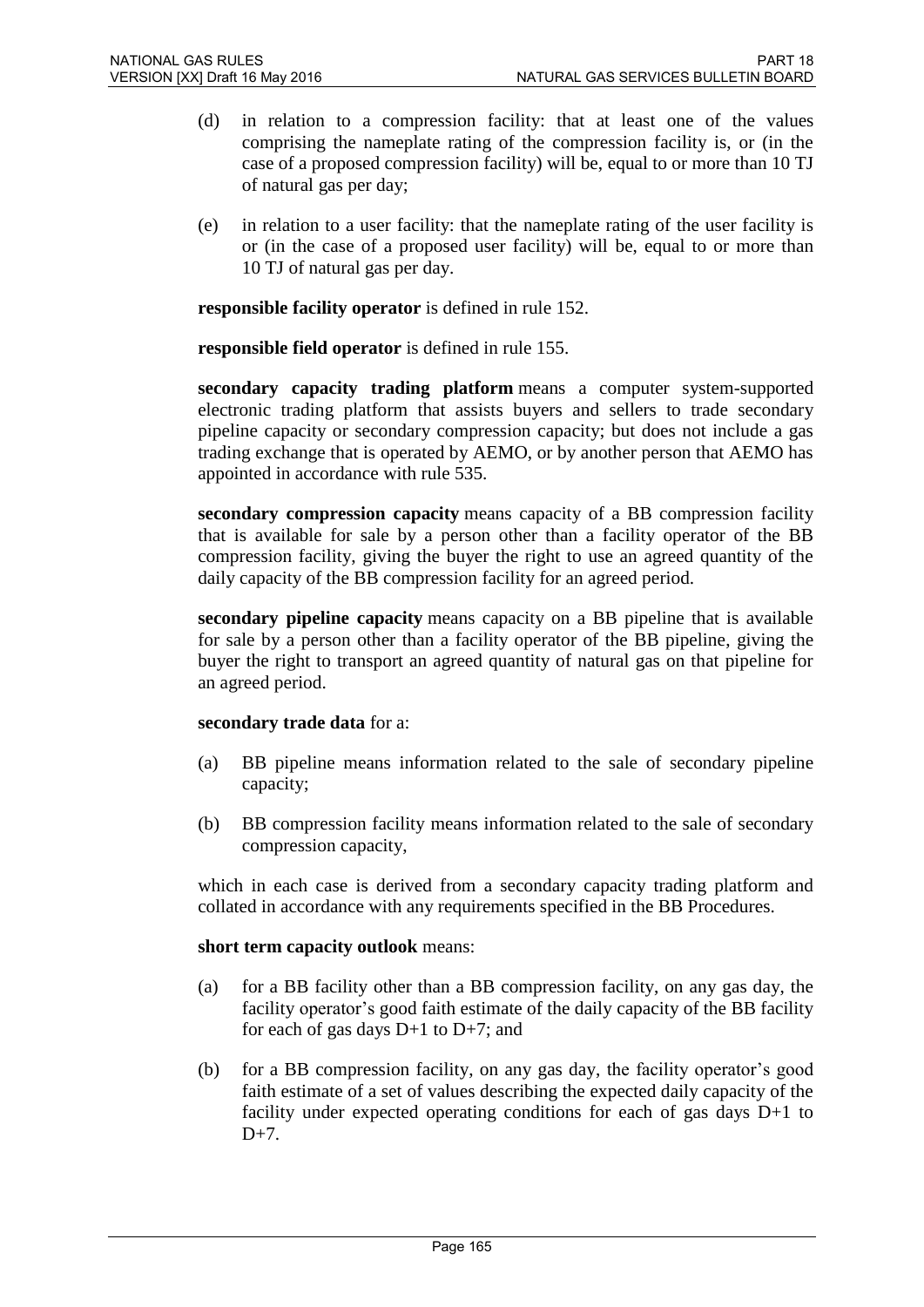**SPE-PRMS** means the document called "Petroleum Resources Management Systems" published in 2007 and sponsored by the Society of Petroleum Engineers, the American Association of Petroleum Geologists, the World Petroleum Council and the Society of Petroleum Evaluation Engineers as amended from time to time.

**STTM facility** is defined in Part 20.

**TJ** means terajoule.

**user facility** means an activity, or a series of activities (including ancillary activities), that comprise a facility within the meaning of the NGER Act and that:

- (a) involves the use or disposal of natural gas from the operation of the facility including own-use (including as feedstock) and losses in extraction, production and transmission; and
- (b) is not an LNG processing facility or principally comprises the operation of a production facility, gas storage facility or compression facility.

**uncontracted primary compression capacity** means primary compression capacity that a compression facility operator has available for sale or that it will have available for sale.

**uncontracted primary pipeline capacity** means primary pipeline capacity that a pipeline operator has available for sale or that it will have available for sale.

**uncontracted storage capacity** means in respect of a BB storage facility the combination of:

- (a) the capacity in the BB storage facility;
- (b) the capacity for injection of gas into the BB storage facility; and
- (c) the capacity for withdrawal of gas from the BB storage facility

that a BB storage provider has available for sale or that it will have available for sale.

#### (2) In this Part the term **nameplate rating**:

- (a) when used in the context of:
	- (i) a production facility;
	- (ii) a transmission pipeline;
	- (iii) a user facility; or
	- (iv) an LNG processing facility,

means the maximum daily capacity of the facility under normal operating conditions;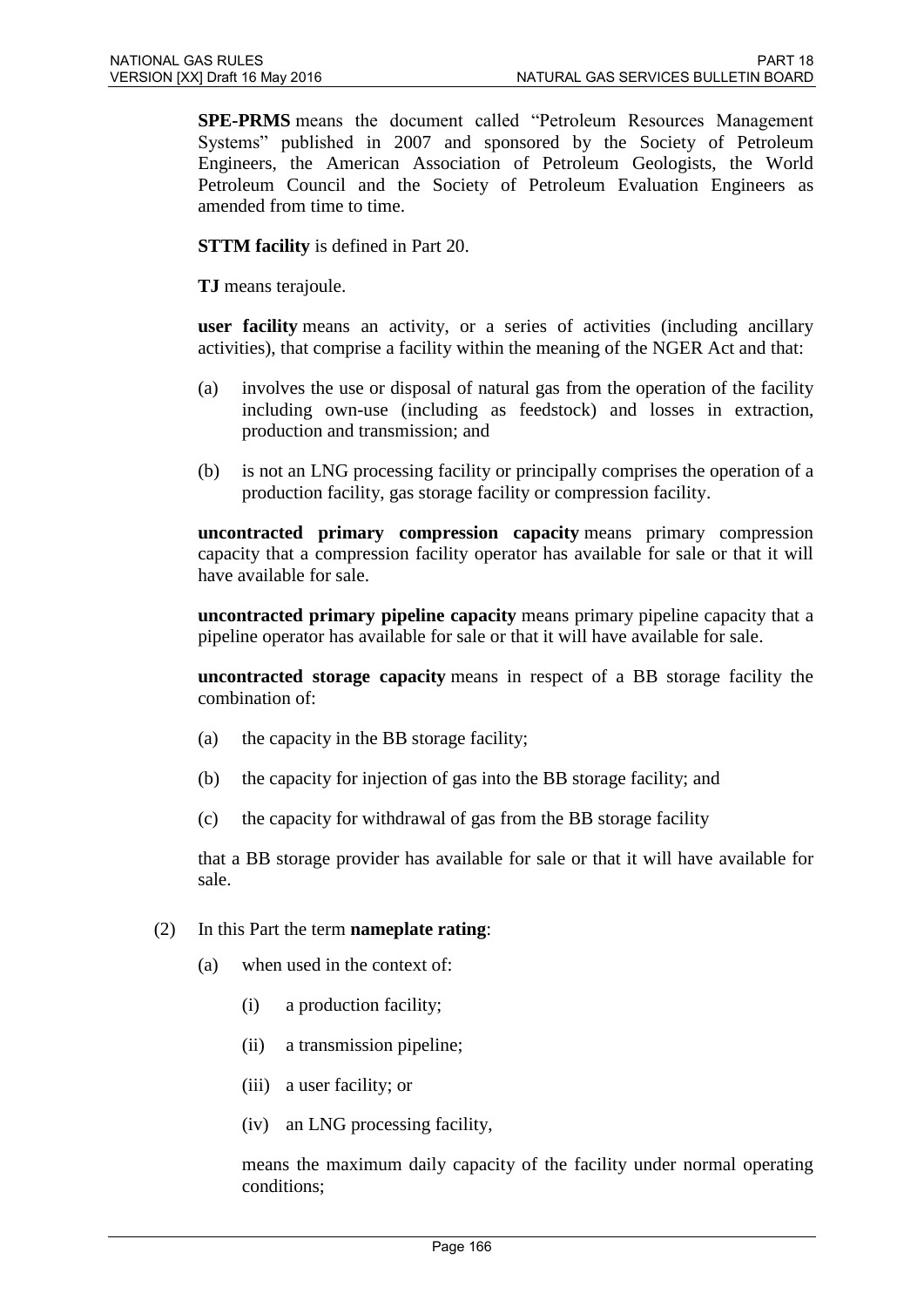- (b) when used in the context of a compression facility, is a set of values describing the maximum daily capacity of the facility under a corresponding set of expected standard operating conditions;
- (c) when used in the context of a gas storage facility means each of:
	- (i) the maximum quantity of natural gas that can be withdrawn from the gas storage facility for injection into another facility on a gas day under normal operating conditions (the **production nameplate rating**);
	- (ii) the maximum quantity of natural gas that the gas storage facility can receive and process into storage on a gas day under normal operating conditions (the **refill nameplate rating**); and
	- (iii) the maximum quantity of natural gas that the gas storage facility can hold in storage under normal operating conditions (the **storage nameplate rating**);
- (d) when used in the context of a gate station means the maximum quantity of natural gas that can be transported through that gate station on a gas day under normal operating conditions.
- (3) In this Part a reference to a quantity of natural gas is to an energy quantity (expressed in whole TJ except in the case of 2P reserves which may be expressed in whole PJ), rather than a volumetric or other quantity.
- (4) In this Part, in relation to a BB reporting entity, a reference to "its" BB facility or BB field is a reference to each BB facility or BB field for which it is registered as the BB reporting entity.
- (5) In this Part, a reference to:
	- (a) gas day D is a reference to whichever gas day is designated by the relevant rule;
	- (b) gas day D-n is a reference to the gas day occurring n gas days before gas day D; and
	- (c) gas day D+n is a reference to the gas day occurring n gas days after gas day D.

### **142 This Part does not apply in Western Australia**

This Part does not apply in Western Australia or to any petroleum title granted in respect of the offshore area of Western Australia (as determined in accordance with section 8(1) of the *Offshore Petroleum and Greenhouse Gas Storage Act 2006* of the Commonwealth) until the day fixed in an order under section 20A of the National Gas Access (Western Australia) Law within the meaning of the *National Gas Access (WA) Act 2009* of Western Australia.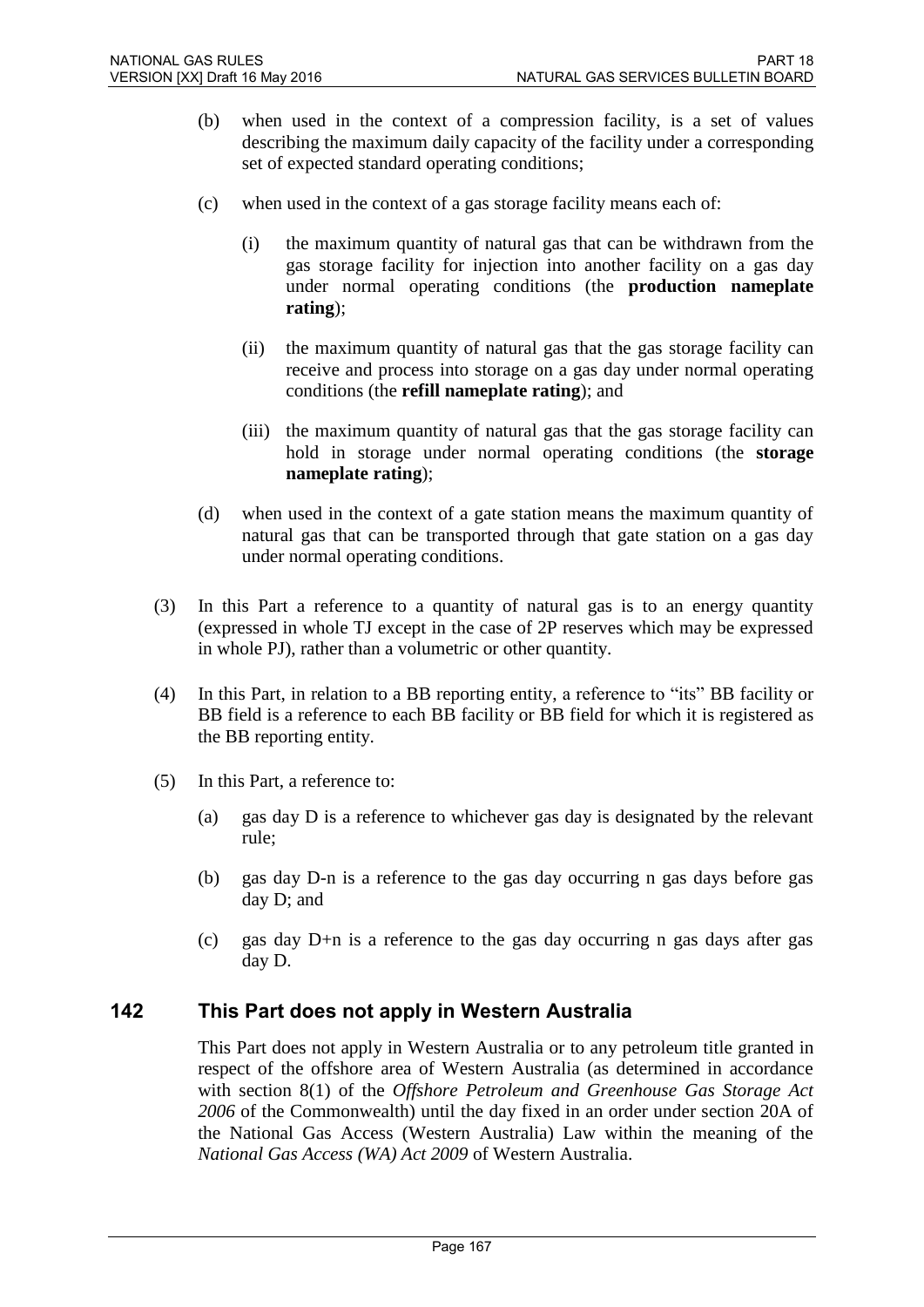### **143 Application to BB facilities and fields located in the Northern Territory**

- (1) Until the NT application date, this Part does not apply to:
	- (a) a BB facility in the Northern Territory commissioned on or before the NT application date;
	- (b) a BB field for which the right to explore for or extract petroleum derives principally from a petroleum tenement granted under a law of the Northern Territory and for which a 2P reserves estimatewas first made on or before the NT application date; or
	- (c) a BB field for which the right to explore for or extract petroleum derives principally from a petroleum tenement granted in respect of the offshore area of the Northern Territory (as determined in accordance with section 8(1) of the *Offshore Petroleum and Greenhouse Gas Storage Act 2006* of the Commonwealth) for which a 2P reserves estimate was first made on or before the NT application date.
- (2) Until the NT application date, this Part does not apply to:
	- (a) a person in the capacity of facility operator of a BB facility mentioned in subrule (1); or
	- (b) a person in the capacity of field operator of a BB field mentioned in subrule (1).
- (3) On and from the NT application date, this Part applies to BB facilities and BB fields mentioned in subrule (1) and the facility operators and field operators mentioned in subrule (2) in the capacity mentioned in that subrule as if each reference in Division 3 to the Part 18 replacement date were a reference to the NT application date.

### **144 Application to remote BB facilities**

- (1) This Part does not apply in respect of:
	- (a) a remote BB facility, for so long as the BB facility is a remote BB facility; or
	- (b) a person in the capacity of facility operator of a remote BB facility, for so long as the BB facility is a remote BB facility.
- (2) This Part applies to a former remote BB facility and a person in the capacity of facility operator of a former remote BB facility as if each reference in Division 3 to the Part 18 replacement date were a reference to the date on which the former remote BB facility ceased to be a remote BB facility.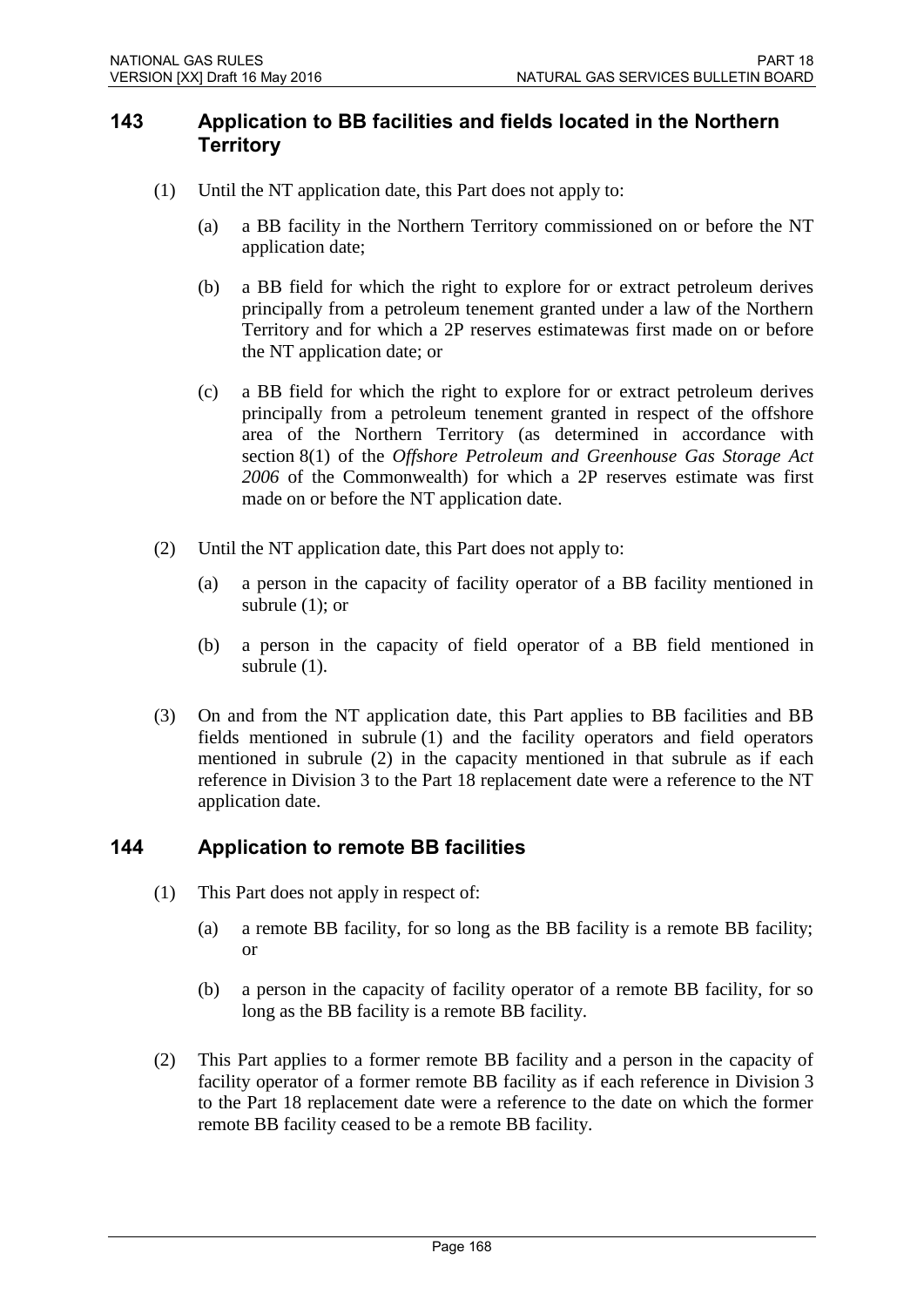# **Division 2 Bulletin Board**

### **145 Purpose of the Bulletin Board**

The purpose of the Bulletin Board is to make information available to BB users to facilitate:

- (a) trade in natural gas and natural gas services; and
- (b) informed and efficient decisions in relation to the provision and use of natural gas and natural gas services.

### **146 Maintaining the Bulletin Board**

AEMO must maintain the Bulletin Board in accordance with the *NGL*, the Rules and the BB Procedures.

### **147 AEMO to maintain BB register**

- (1) AEMO must establish and maintain a register, in the form specified in the BB Procedures, that includes particulars of each:
	- (a) facility operator for each BB facility and field operator for each BB field;
	- (b) BB facility and its BB reporting entity;
	- (c) BB field and its BB reporting entity;
	- (d) BB large user facility exempt from reporting in accordance with rule 189; and
	- (e) LNG processing facility exempt from reporting in accordance with rule 190.
- (2) AEMO must publish the register on the Bulletin Board.
- (3) AEMO must publish a notice on the Bulletin Board of any of the following changes to the register as soon as practicable after it becomes aware of the change:
	- (a) a facility operator or field operator is included in the register or removed from the register;
	- (b) a BB facility or BB field is included in the register or removed from the register;
	- (c) a change to the identity of the BB reporting entity for a BB facility or the field operator for a BB field.
- (4) AEMO must publish a notice on the Bulletin Board of the NT application date as soon as practicable after it becomes aware of the date.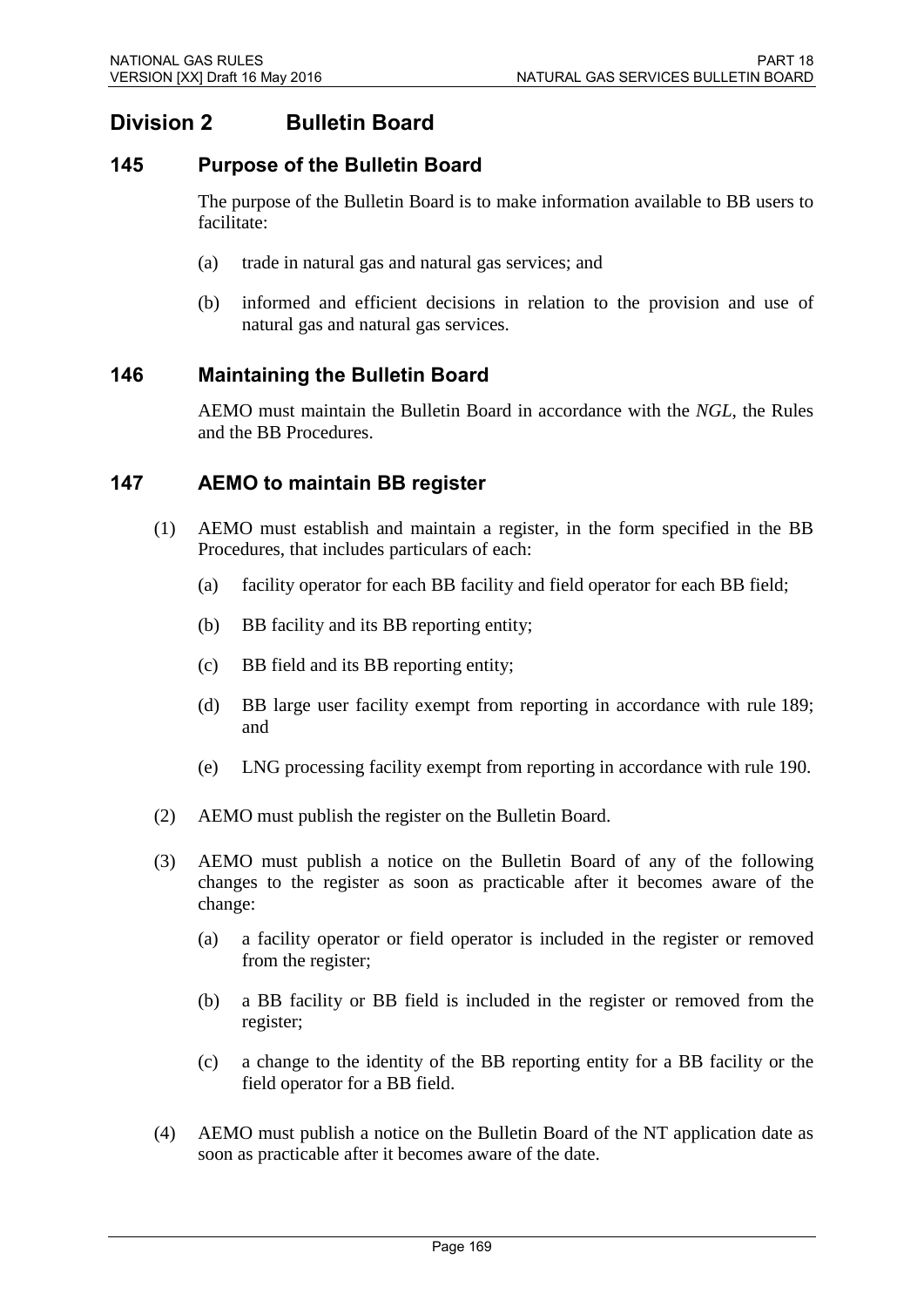#### **148 Information on compliance**

AEMO must, in accordance with any memorandum of understanding established between AEMO and the AER, notify the AER of any breaches, or possible breaches, of this Part that AEMO becomes aware of.

#### **149 Biennial reports**

- (1) AEMO must, in consultation with BB users, the AER and the AEMC, prepare a report about the Bulletin Board at least every two years containing the information referred to in subrule (2).
- (2) Reports under subrule (1) must include:
	- (a) a summary of AEMO's program of work to maintain the Bulletin Board over the review period and on a forward looking basis;
	- (b) performance and usage statistics;
	- (c) any recommendations for change; and
	- (d) other information that AEMO considers relevant.
- (3) AEMO must publish each report under subrule (1) on its website.

# **Division 3 Register and registration**

### **Subdivision 3.1 Registration of facility operators and BB facilities**

#### **150 Registration obligations of facility operators**

(1) A facility operator who is not already registered under this Part as a facility operator must apply to AEMO to register under this Part in that capacity.

#### **Note:**

The AEMC is recommending that this rule be classified as a civil penalty provision.

- (2) An application under subrule (1) must be made no later than:
	- (a) in the case of a person who is a facility operator on the Part 18 replacement date: 20 business days after the Part 18 replacement date; and
	- (b) otherwise, not later than 20 business days after the person first becomes a facility operator.

#### **Note:**

The AEMC is recommending that this rule be classified as a civil penalty provision.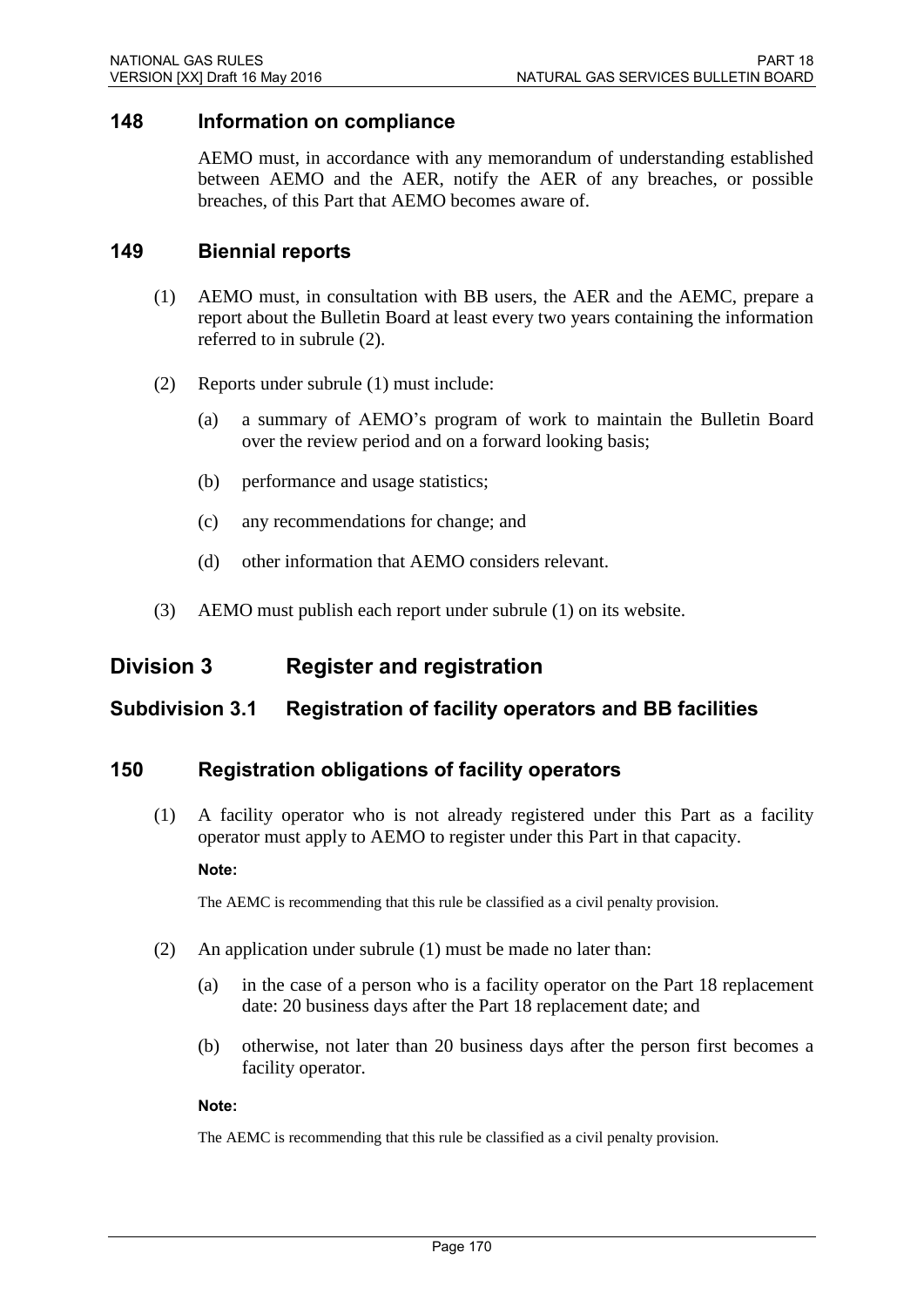### **151 Obligation to register BB facilities**

- (1) The facility operator for a BB facility must apply to AEMO to:
	- (a) register the BB facility under this Part, if the BB facility is not already registered under this Part; and
	- (b) be registered under this Part as the BB reporting entity for the BB facility, subject to subrule (3).

#### **Note:**

The AEMC is recommending that this rule be classified as a civil penalty provision.

- (2) An application under subrule (1) must be made no later than:
	- (a) in the case of a BB facility commissioned on or before the Part 18 replacement date: 20 business days after the Part 18 replacement date; and
	- (b) otherwise, 20 business days before the date the BB facility is commissioned.

#### **Note:**

The AEMC is recommending that this rule be classified as a civil penalty provision.

#### **152 Registration by members of facility operator groups**

- (1) If there is more than one facility operator for a BB facility, each facility operator for the BB facility is taken to be a member of a **facility operator group** for that BB facility (the **relevant BB facility**).
- (2) The members of a facility operator group may appoint one of the members in writing to be the **responsible facility operator** for the relevant BB facility for the purposes of this Part.
- (3) A responsible facility operator may apply on behalf of another member of its facility operator group to register that other member under this Part in the capacity of facility operator if the responsible facility operator has the written permission of that member of the facility operator group to do so.

#### **Note:**

All members of a facility operator group must apply to register under this Part in the capacity of facility operator. This subrule (3) allows the responsible facility operator to submit an application for a facility operator who is not otherwise registered.

- (4) The responsible facility operator of a facility operator group may apply on behalf of itself and all other members of the facility operator group to:
	- (a) register the relevant BB facility under this Part; and
	- (b) register the responsible facility operator under this Part as the BB reporting entity for the relevant BB facility.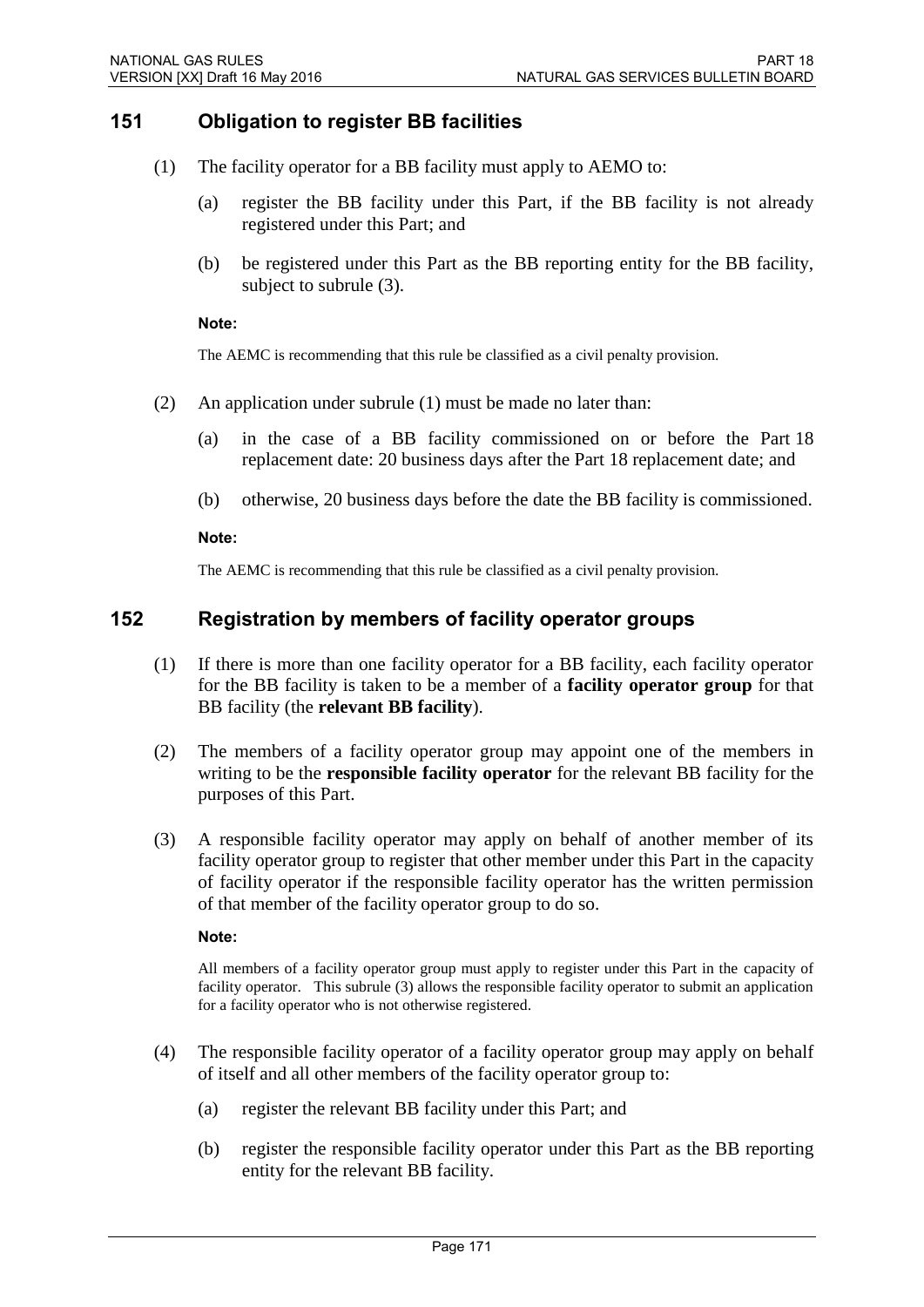- (5) An application for registration under this Part made by a facility operator in the capacity of responsible facility operator of a facility operator group must contain the information about the facility operator group specified in the BB Procedures.
- (6) If a responsible facility operator has registered as the BB reporting entity for the relevant BB facility, so long as that registration remains in effect:
	- (a) each other member of the facility operator group is exempt from the requirement to register the relevant BB facility and to register as the BB reporting entity for the relevant BB facility;
	- (b) the responsible facility operator is the BB reporting entity for the relevant BB facility;
	- (c) the responsible facility operator must update the information about the facility operator group provided under subrule (5) if there is any change;
	- (d) AEMO may fulfil any of AEMO's obligations under this Part to the members of the facility operator group by performing those duties in relation to the responsible facility operator; and
	- (e) each member of the facility operator group must procure and where necessary must facilitate, the compliance of the responsible facility operator with its obligations under this Part.

# **Subdivision 3.2 Registration of field operators and BB fields**

### **153 Obligation of field operators to register**

(1) A field operator who is not already registered under this Part as a field operator must apply to AEMO to register under this Part in that capacity.

#### **Note:**

The AEMC is recommending that this rule be classified as a civil penalty provision.

- (2) An application under subrule (1) must be made no later than:
	- (a) in the case of a person who is a field operator on the Part 18 replacement date: 20 business days after the Part 18 replacement date; and
	- (b) otherwise, 20 business days after the date the person first becomes a field operator.

#### **Note:**

The AEMC is recommending that this rule be classified as a civil penalty provision.

### **154 Obligation to register BB fields**

(1) The field operator for a BB field must apply to AEMO to: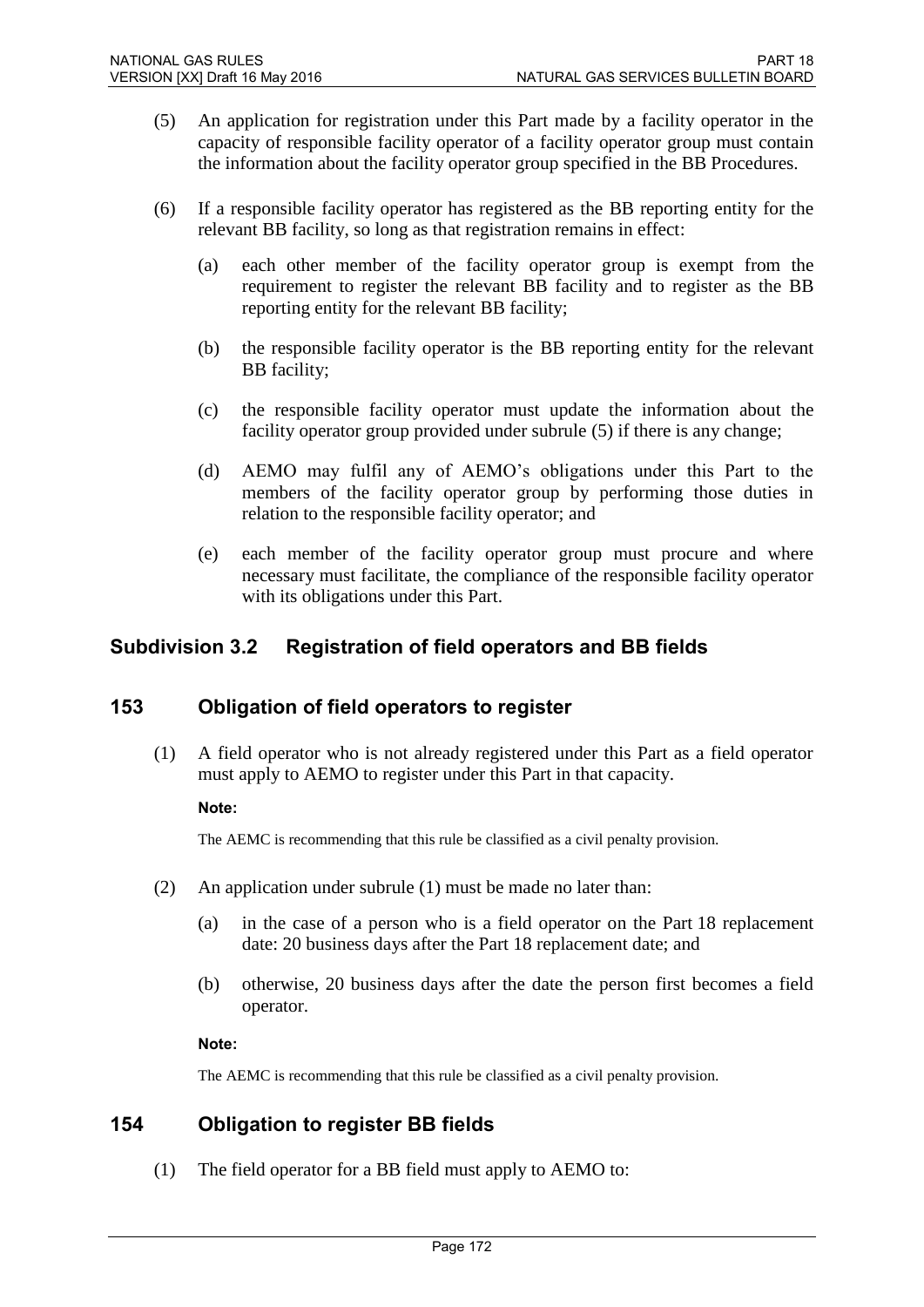- (a) register the BB field under this Part, if the BB field is not already registered under this Part; and
- (b) be registered under this Part as the BB reporting entity for the BB field.

#### **Note:**

The AEMC is recommending that this rule be classified as a civil penalty provision.

- (2) An application under subrule (2) must be made no later than:
	- (a) in the case of a BB field for which a 2P reserves estimate has been made on or before the Part 18 replacement date: 20 business days after the Part 18 replacement date; and
	- (b) otherwise, 20 business days after the date a 2P reserves estimate for the BB field is first made.

#### **Note:**

The AEMC is recommending that this rule be classified as a civil penalty provision.

#### **155 Registration by members of field operator groups**

- (1) If there is more than one field operator for a BB field, each field operator for the BB field is taken to be a member of a **field operator group** for that BB field (the **relevant BB field**).
- (2) The members of a field operator group may appoint one of the members in writing to be the **responsible field operator** for the relevant BB field for the purposes of this Part.
- (3) A responsible field operator may apply on behalf of another member of its field operator group to register that other member under this Part in the capacity of field operator if the responsible field operator has the written permission of that member of the field operator group to do so.

#### **Note:**

All members of a field operator group must apply to register under this Part in the capacity of field operator. This subrule (3) allows the responsible field operator to submit an application for a field operator who is not otherwise registered.

- (4) The responsible field operator of a field operator group may apply on behalf of itself and all other members of the field operator group to:
	- (a) register the relevant BB field under this Part; and
	- (b) register the responsible field operator under this Part as the BB reporting entity for the relevant BB field.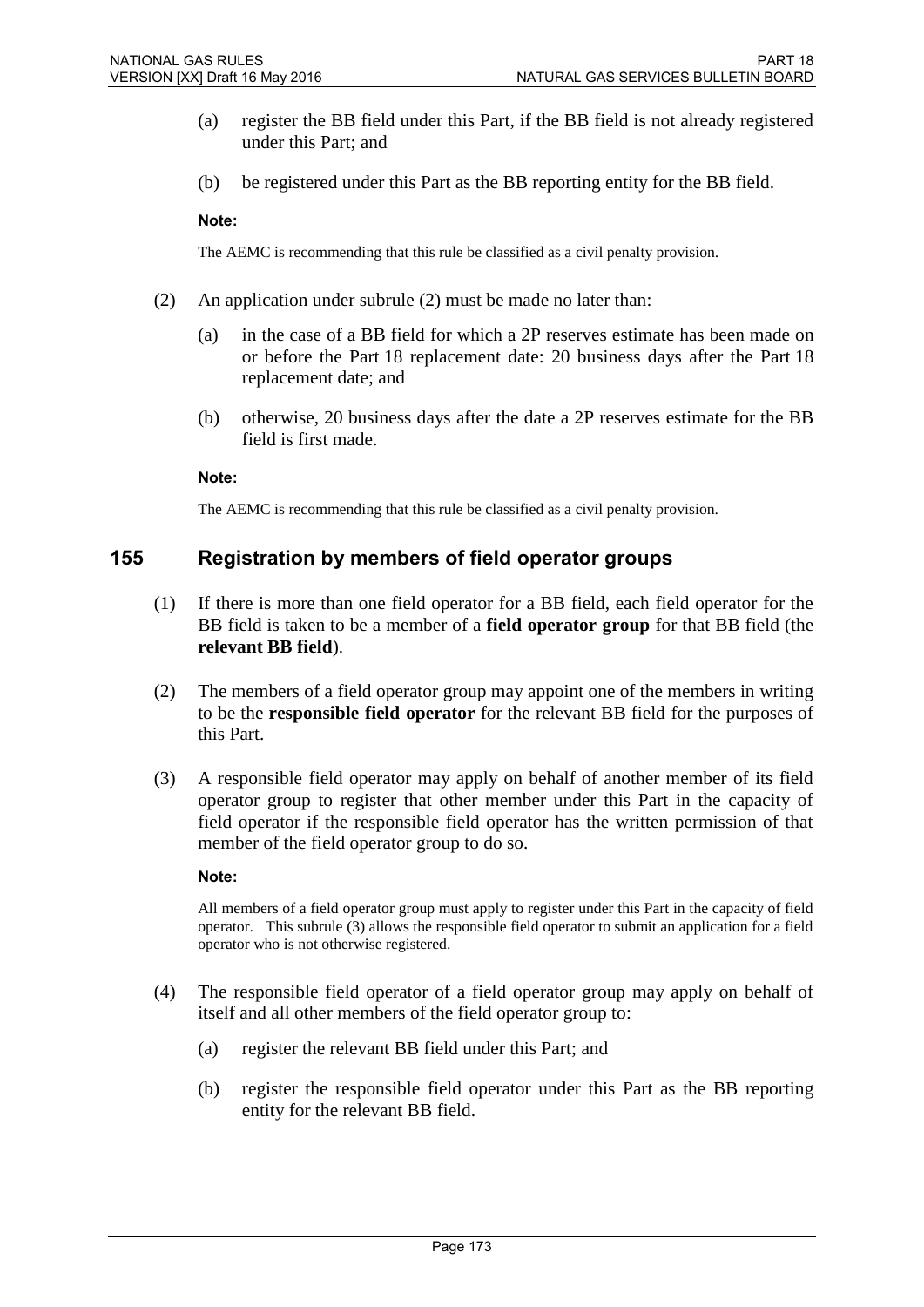- (5) An application for registration under this Part made by a field operator in the capacity of responsible field operator of a field operator group must contain the information about the field operator group specified in the BB Procedures.
- (6) If a responsible field operator has registered as the BB reporting entity for the relevant BB field, so long as that registration remains in effect:
	- (a) each other member of the field operator group is exempt from the requirement to register the relevant BB field and to register as the BB reporting entity for the relevant BB field;
	- (b) the responsible field operator is the BB reporting entity for the for the purposes of this Part;
	- (c) the responsible field operator must update the information about the field operator group provided under subrule (5) if there is any change;
	- (d) AEMO may fulfil any of AEMO's obligations under this Part to the members of the field operator group by performing those duties in relation to the responsible field operator; and
	- (e) each member of the field operator group must procure and where necessary must facilitate, the compliance of the responsible field operator with its obligations under this Part.

### **Subdivision 3.3 Change of operator and early registration**

### **156 Change of operator**

- (1) If the identity of the facility operator for a BB facility registered under this Part changes:
	- (a) the outgoing facility operator must notify AEMO of the change; and
	- (b) the new facility operator must apply to register under this Part as the BB reporting entity for the BB facility.

#### **Note:**

The AEMC is recommending that this rule be classified as a civil penalty provision.

- (2) If the identity of the field operator for a BB field registered under this Part changes:
	- (a) the outgoing field operator must notify AEMO of the change; and
	- (b) the new field operator must apply to register under this Part as the BB reporting entity for BB field.

#### **Note:**

The AEMC is recommending that this rule be classified as a civil penalty provision.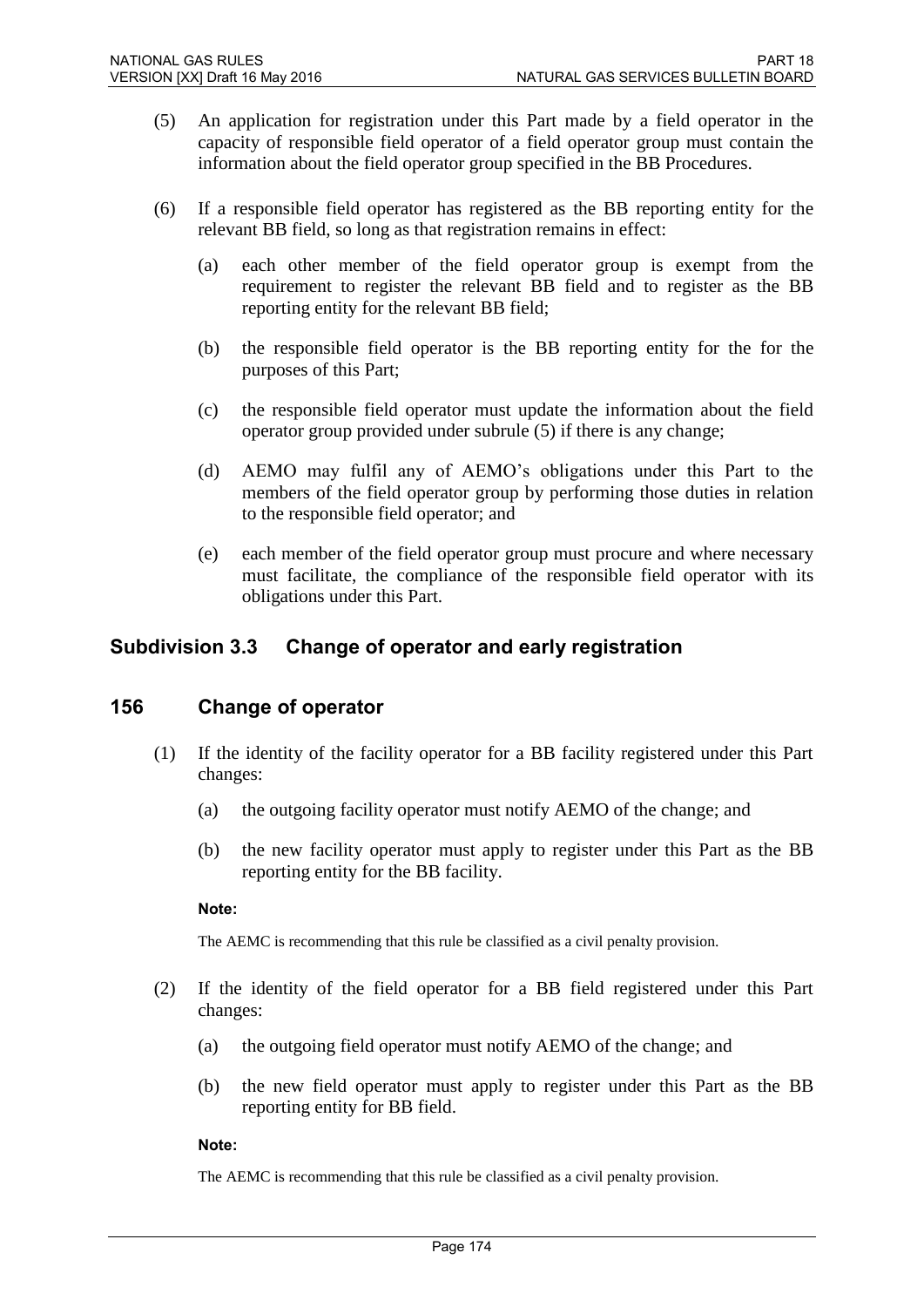- (3) If the identity of the responsible facility operator for a BB facility or the responsible field operator for a BB field changes:
	- (a) the outgoing responsible facility operator or outgoing responsible field operator must notify AEMO of the change; and
	- (b) the new responsible facility operator or new responsible field operator must apply to register under this Part as the BB reporting entity for the BB facility or the BB field (as applicable).

#### **Note:**

The AEMC is recommending that this rule be classified as a civil penalty provision.

(4) A notice under subrule (1), (2) or (3) must be given no later than 5 business days after the change takes effect.

#### **Note:**

The AEMC is recommending that this rule be classified as a civil penalty provision.

(5) An application for registration referred to in subrule (1), (2) or (3) must be made no later than 5 business days after the change takes effect.

#### **Note:**

The AEMC is recommending that this rule be classified as a civil penalty provision.

#### **Note:**

The registered BB reporting entity remains responsible for the provision of information under this Part until the new registration takes effect.

- (6) Subrule (1) does not apply to a change in the identity of a facility operator in its capacity as a member of a facility operator group for a BB facility registered under this Part.
- (7) Subrule (2) does not apply to a change in the identity of a field operator in its capacity as a member of a field operator group for a BB field registered under this Part.

#### **157 Change to facility operator group or field operator group**

(1) If there is a change to the identity of the members of the facility operator group for a BB facility registered under this Part, the responsible facility operator must notify AEMO of the change.

#### **Note:**

The AEMC is recommending that this rule be classified as a civil penalty provision.

(2) If there is a change to the identity of the members of the field operator group for a BB field registered under this Part, the responsible field operator must notify AEMO of the change.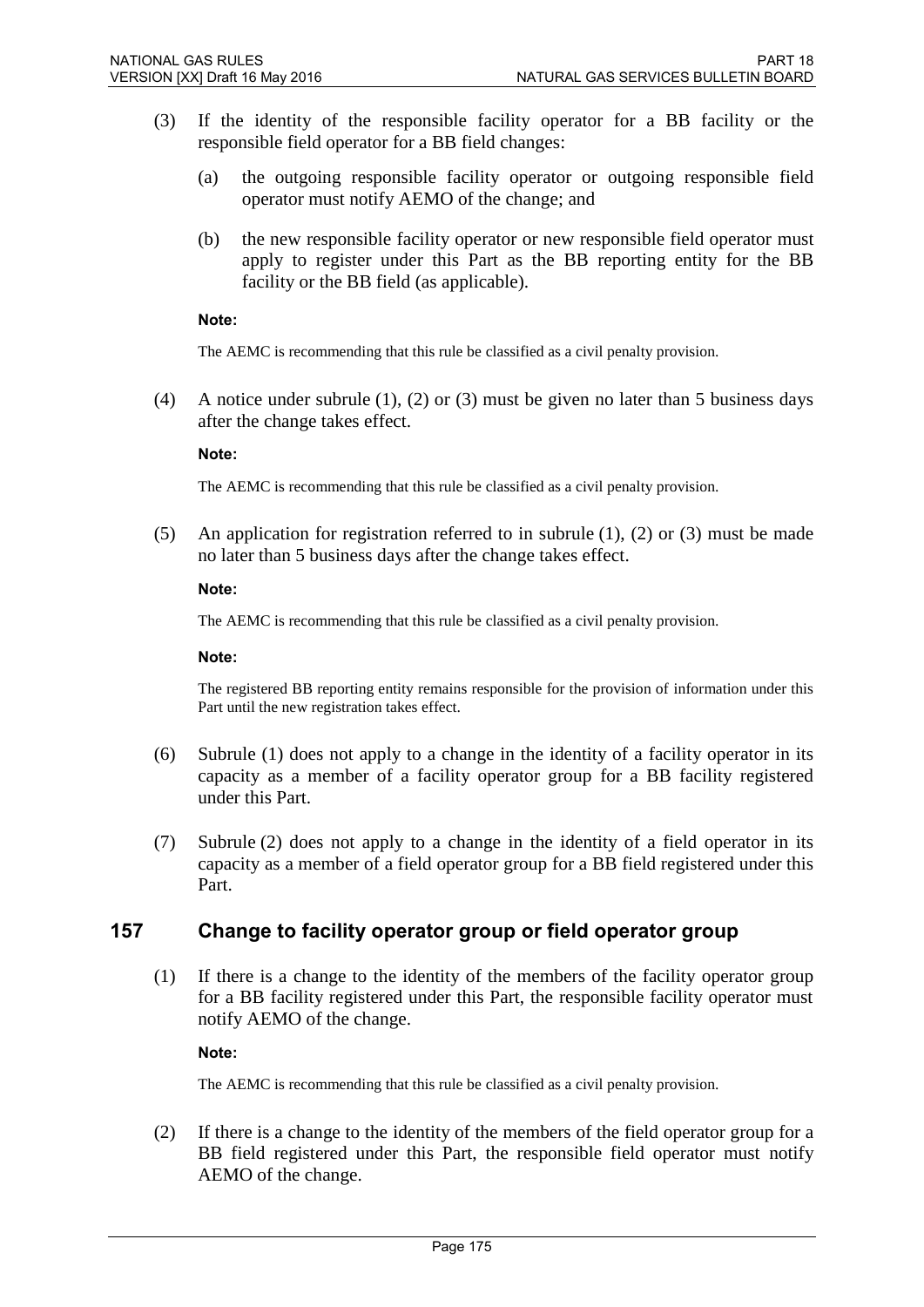#### **Note:**

The AEMC is recommending that this rule be classified as a civil penalty provision.

(3) A notice under subrule (1) or (2) must be given no later than 5 business days after the change takes effect.

**Note:** 

The AEMC is recommending that this rule be classified as a civil penalty provision.

### **158 Early registration application**

- (1) An application to register under this Part may be made:
	- (a) by a person who intends to become a facility operator or field operator;
	- (b) in respect of a proposed BB facility or a field which is expected to become a BB field; or
	- (c) by a person intending to register as the BB reporting entity for a BB facility or BB field.
- (2) If an application provided for in subrule (1) is made in accordance with the requirements of this Part, the registration the subject of the application will take effect from the time determined by AEMO in accordance with the BB Procedures.

### **Subdivision 3.4 Application process**

#### **159 Applications for registration**

- (1) An application for registration under this Part must:
	- (a) be in the form specified by AEMO on the Bulletin Board; and
	- (b) contain the information specified by AEMO on the Bulletin Board.
- (2) AEMO may notify an applicant for registration within 5 business days if AEMO considers the application is incomplete or requires clarification.
- (3) If a notice is given under subrule (2) the applicant must, within 5 business days of the notice, provide to AEMO the information required to complete or clarify the application.

#### **160 AEMO to register applicants and their facilities**

(1) AEMO must register an applicant under this Part as facility operator or field operator if the applicant has applied for registration in that capacity in accordance with rule 159.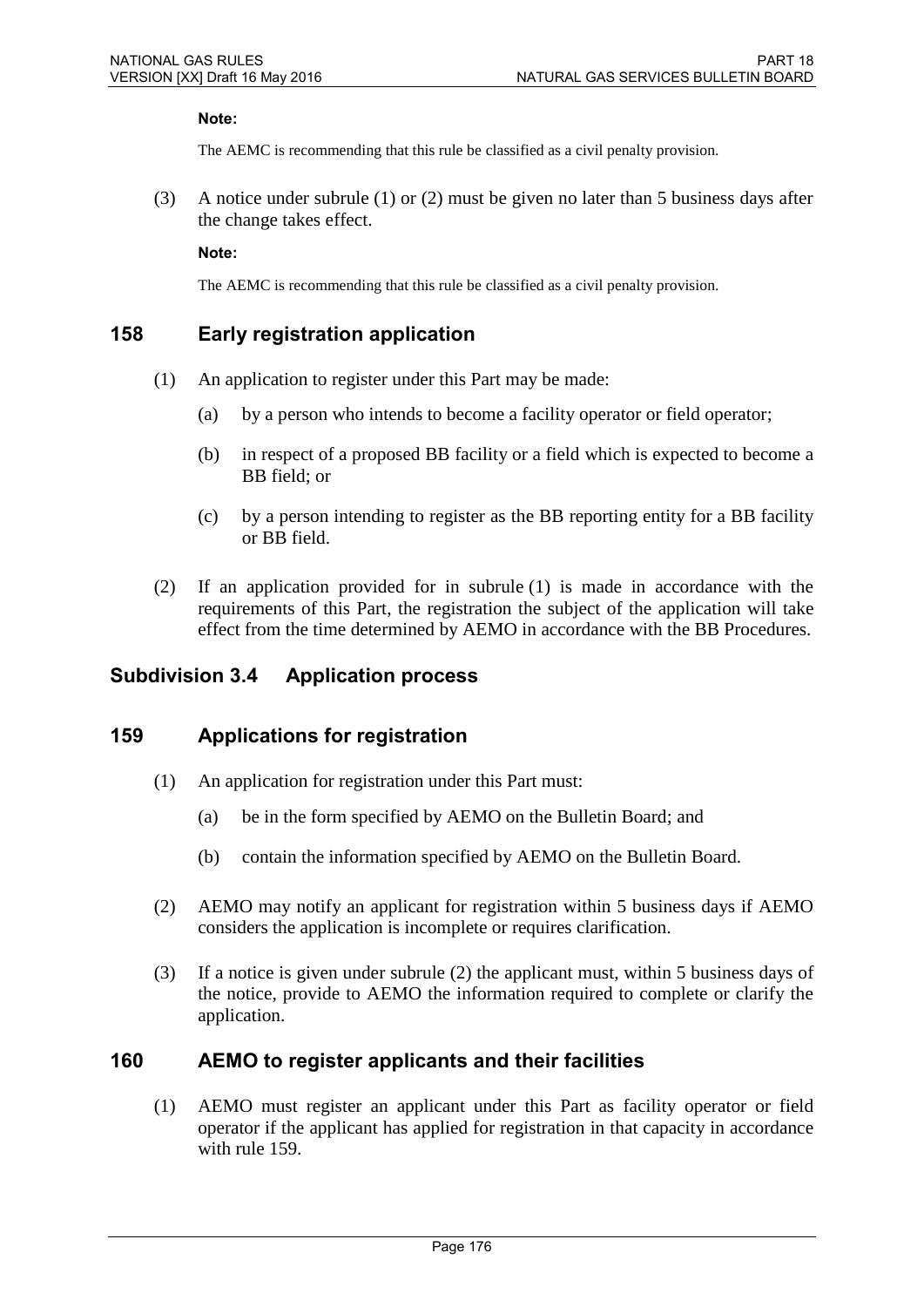- (2) AEMO must register a BB facility or BB field the subject of an application under this Part if an application for registration of the BB facility or the BB field has been made in accordance with rule 159.
- (3) AEMO must register an applicant under this Part as the BB reporting entity for a BB facility or BB field if the applicant has applied for registration in that capacity in accordance with rule 159.
- (4) Where an application for registration is made by an intending operator or intending BB reporting entity or in respect of a proposed BB facility or expected BB field pursuant to rule 158, AEMO may defer the time at which registration takes effect to the time determined by AEMO in accordance with the BB Procedures.

### **161 Revocation of registration**

- (1) A BB participant must apply to AEMO to revoke its registration under this Part if the BB participant is no longer required by this Part to be registered.
- (2) A BB participant must apply to AEMO to revoke the registration under this Part of its BB facility or its BB field if the BB facility or BB field is no longer required by this Part to be registered.
- (3) An application under subrule (1) or (2) must:
	- (a) be in the form specified by AEMO on the Bulletin Board; and
	- (b) contain the information specified by AEMO on the Bulletin Board.
- (4) AEMO must revoke the registration the subject of an application under subrule (1) or (2) if AEMO is satisfied based on the information in the application that the operator or facility is no longer required by this Part to be registered.
- (5) AEMO must revoke the registration of a facility operator as the BB reporting entity for a BB facility or BB field when:
	- (a) AEMO has been given a notice under rule 156; and
	- (b) an application has been made to register a new BB reporting entity for the BB facility or BB field and the registration has taken effect.

### **Subdivision 3.5 BB shipper registration and contact details**

#### **162 BB shipper registration**

- (1) A BB shipper may apply to AEMO to register in that capacity under this Part.
- (2) A registered BB shipper may apply to AEMO to have its registration under this Part revoked.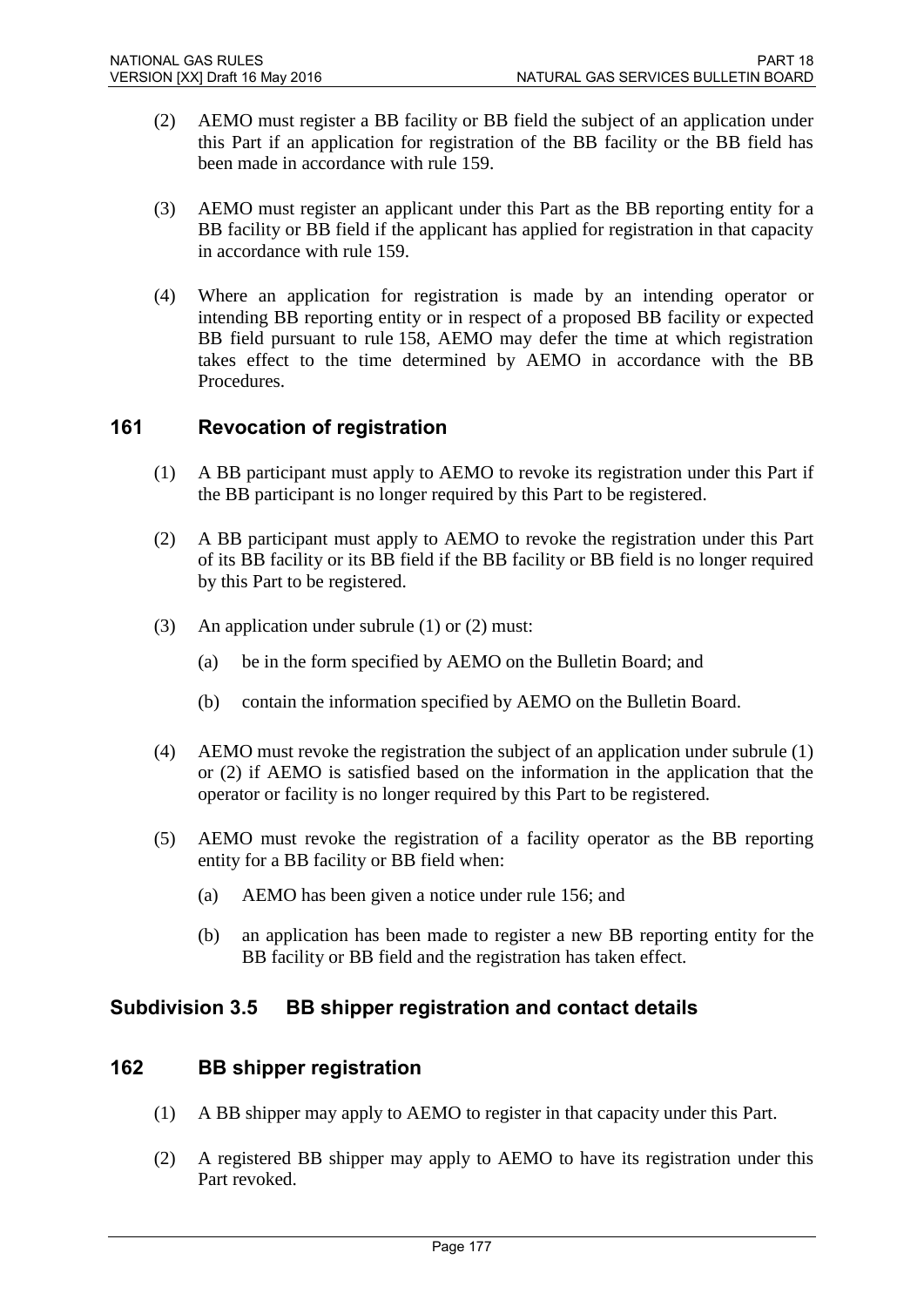- (3) An application under subrule (1) or subrule (2) must be in the form and contain the information specified by AEMO on the Bulletin Board.
- (4) AEMO must register a BB shipper or revoke the registration of a registered BB shipper under this Subdivision if the applicant has applied for that registration or revocation in accordance with subrule (3).

#### **163 Provision of contact details**

- (1) Each BB participant and each user and non-scheme pipeline user that is a BB shipper must provide AEMO with *contact details* for posting on the Bulletin Board.
- (2) Any other person may provide AEMO with *contact details* for posting on the Bulletin Board.
- (3) *Contact details* provided pursuant to subrule (1) must be provided to AEMO on registration (in the case of a BB participant) and within 20 business days of becoming a BB shipper (in the case of a user or non-scheme pipeline user).
- (4) A person who has provided *contact details* under subrule (1) or (2) must tell AEMO as soon as reasonably practicable of any changes to those details.
- (5) The BB Procedures may specify the form and content of the *contact details* required or provided pursuant to this rule.

### **Division 4 Information standard and related obligations**

### **164 Standard for information or data given under this Part or the BB Procedures**

- (1) A BB reporting entity required by a provision of this Part or the BB Procedures to give information or data to AEMO must:
	- (a) prepare and submit that information or data; and
	- (b) if applicable, maintain any equipment from which that information or data is derived,

in accordance with the BB information standard.

#### **Note:**

The AEMC is recommending that this rule be classified as a civil penalty provision.

#### **Note:**

The AEMC is recommending that this rule be classified as a conduct provision.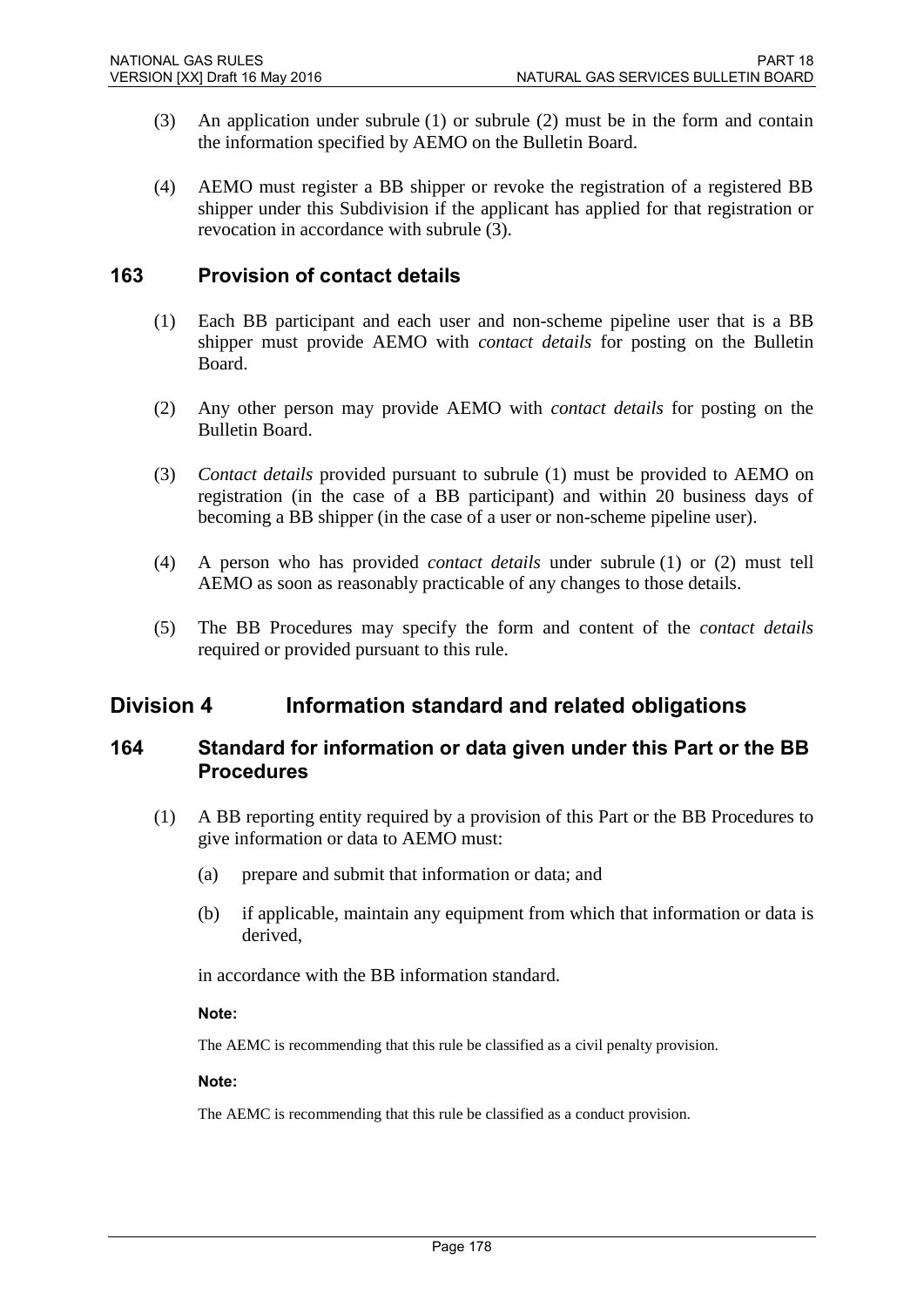#### **Note:**

Section 223 of the *NGL* requires a person of the kind mentioned in the section who has possession or control of information in relation to natural gas services to give AEMO the information if the person is required to do so under the Rules. Section 223 is classified as a civil penalty provision.

- (2) The **BB information standard** for information or data relating to a:
	- (a) BB facility means the practices, methods and acts that would reasonably be expected from an experienced and competent person engaged in the ownership, operation or control of a BB facility in Australia of that type;
	- (b) BB field means the practices, methods and acts that would reasonably be expected from an experienced and competent person engaged in the ownership, operation or control of a field in Australia (including the offshore waters of Australia),

in each case acting with all due skill, diligence, prudence and foresight and in compliance with all applicable legislation (including these rules), authorisations, industry codes of practice and (in the case of information or data about proved and probable reserves), SPE-PRMS.

- (3) Where this Part or the BB Procedures requires a BB reporting entity to update information or data provided to AEMO, the BB reporting entity must:
	- (a) do so each time facts or circumstances arise that require the information or data to be updated; and
	- (b) notify the updated information or data to AEMO as soon as practicable after the person becomes aware of the facts or circumstances that require the information or data to be updated and within any applicable timeframe specified in the BB Procedures.
- (4) A BB reporting entity required by a provision of this Part or the BB Procedures to update information or data provided to AEMO must:
	- (a) prepare and submit that updated information or data; and
	- (b) if applicable, maintain any equipment from which that updated information or data is derived,

in accordance with the BB information standard.

#### **Note:**

The AEMC is recommending that this rule be classified as a civil penalty provision.

(5) AEMO is not required to verify the accuracy of information or data provided to AEMO under this Part.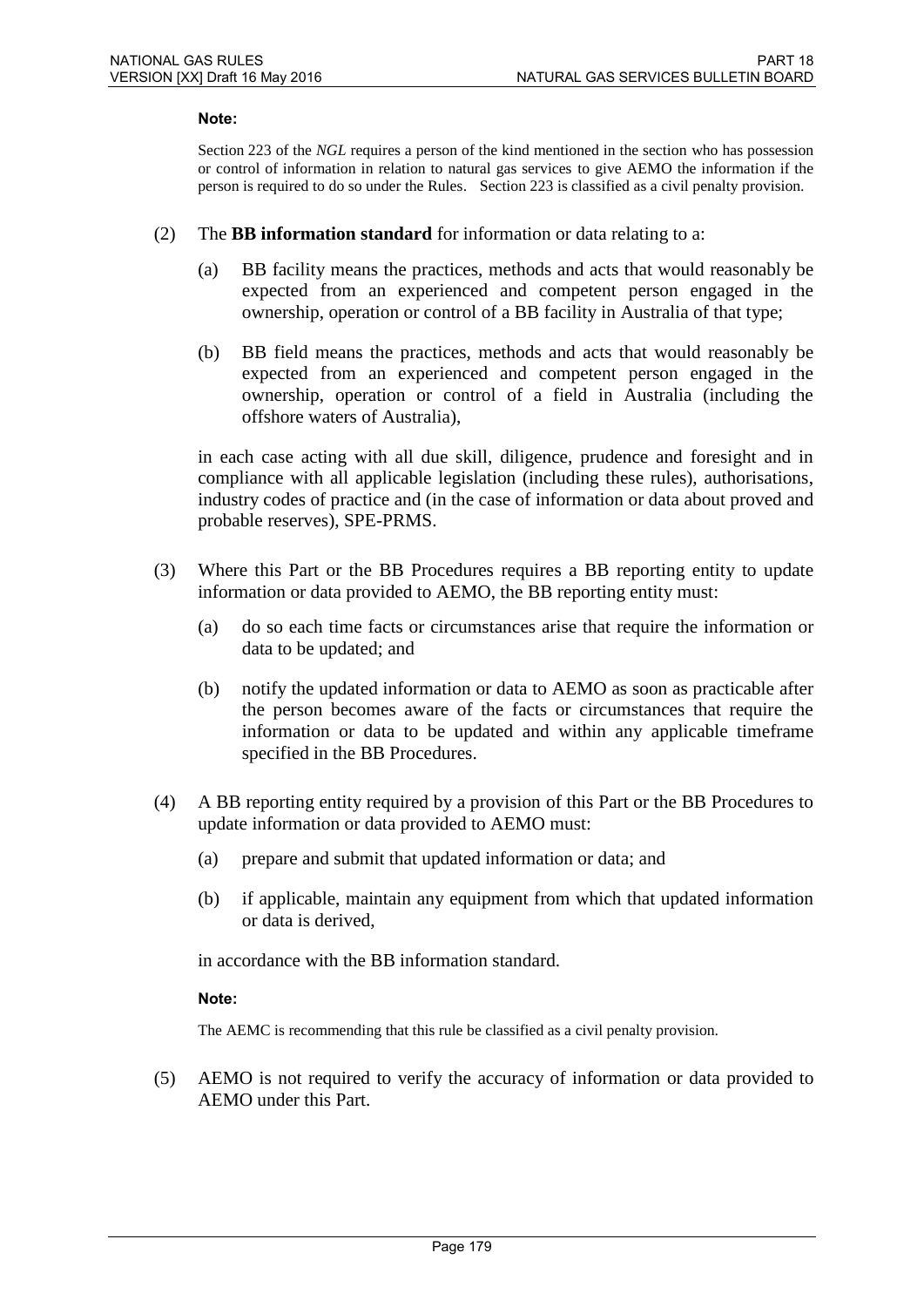#### **165 Information to be provided in accordance with the BB Procedures**

(1) Where this Part requires a BB reporting entity to provide information to AEMO, the information must be provided by the BB reporting entity by the time specified in the BB Procedures.

**Note:** 

Section 223 of the *NGL* requires the information referred to in the section to be given to AEMO in accordance with the Rules. Section 233 is classified as a civil penalty provision.

(2) Where this Part requires a BB reporting entity to provide information to AEMO, the information must be provided by the BB reporting entity in the manner and form specified in, and otherwise in accordance with, the BB Procedures.

**Note:** 

Section 233 of the NGL requires the information referred to in the section to be given to AEMO in accordance with the Rules. Section 233 is classified as a civil penalty provision.

(3) The BB Procedures may require information about a gas day referred to in Subdivision 5.4 or Subdivision 5.5 of Division 5 to be provided in advance of that gas day.

#### **166 Use of the free text facility**

A BB participant that provides comments in the free text facility on the Bulletin Board must comply with any restrictions specified in the BB Procedures relating to the use of the free text facility.

#### **167 Use of default values**

- (1) Where provided for in this Part, the BB Procedures may provide for:
	- (a) a BB reporting entity to be exempt from the obligation to provide an item of information under this Part in respect of a BB facility in specified circumstances; and
	- (b) the default value that will be used in place of the relevant item of information.
- (2) The obligations under this Part to update information apply to default values determined under the BB Procedures as if the BB reporting entity had provided the information to AEMO.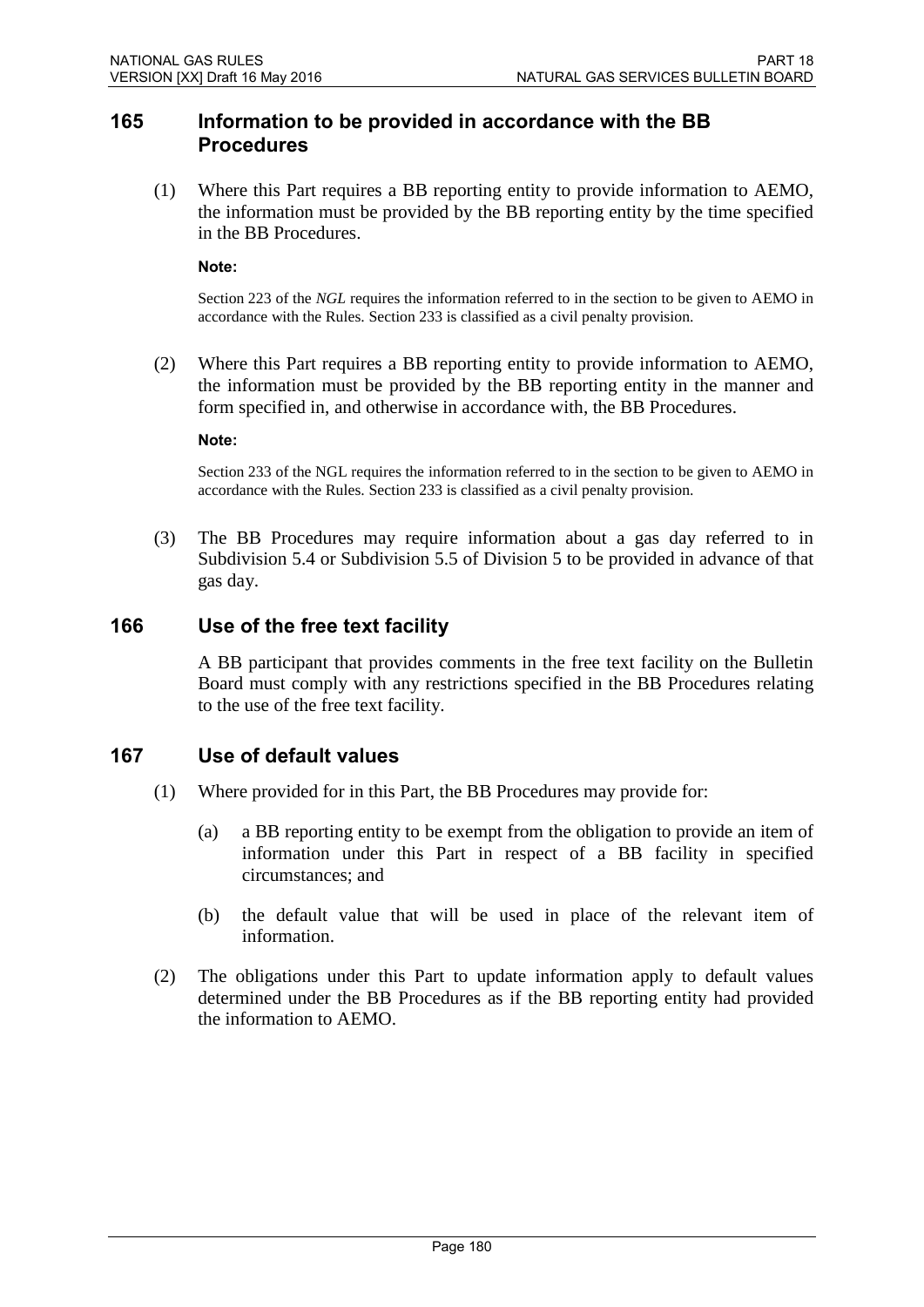# **Division 5 Information to be provided by BB reporting entities**

### **Subdivision 5.1 Nameplate ratings and detailed facility information**

### **168 Nameplate rating information**

- (1) A BB reporting entity must provide to AEMO:
	- (a) the nameplate rating of each of its BB facilities; and
	- (b) information about any planned permanent capacity reduction or expansion due to modification of the BB facility, the nameplate rating that is expected to result and the time the modification is expected to take effect.
- (2) In addition to the information under subrule (1), a BB reporting entity for a BB pipeline must provide to AEMO:
	- (a) the nameplate rating for each gate station owned, controlled or operated by the BB reporting entity and connected to the BB pipeline;
	- (b) for each gate station connected to the BB pipeline which is not owned, controlled or operated by the BB reporting entity:
		- (i) the name of the person who owns, controls or operates the gate station; and
		- (ii) the nameplate rating of the gate station if that nameplate rating has been provided to a facility operator for the BB pipeline by the person who owns, controls or operates the gate station; and
	- (b) information about any planned permanent capacity reduction or expansion due to modification of each such gate station, the nameplate rating that is expected to result and the time the modification is expected to take effect.
- (3) The BB reporting entity must provide the information specified in subrule (1) and (where applicable) subrule (2) to AEMO:
	- (a) on registration of the BB facility; and
	- (b) annually, by the date specified in the BB Procedures.
- (4) A BB reporting entity must update the information provided under subrule (1) for its BB facility if there is a material change.
- (5) A BB reporting entity for a BB pipeline must update the information provided under subrule  $(2)(a)$  or  $(2)(b)$  for the BB pipeline if that information is no longer accurate.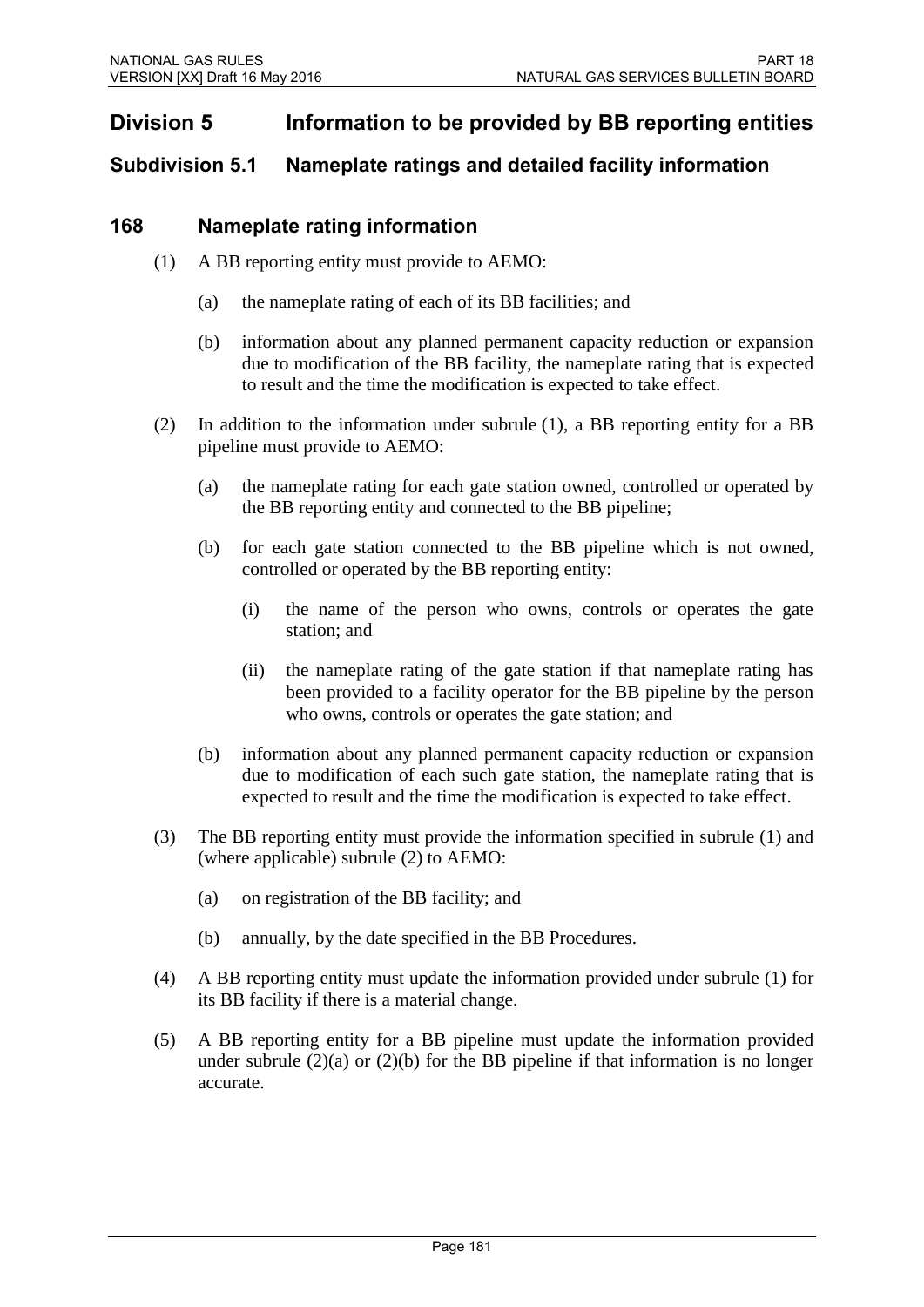### **169 Detailed facility information for all BB facilities**

- (1) A BB reporting entity must provide to AEMO the detailed facility information for each of its BB facilities.
- (2) The BB reporting entity must provide the detailed facility information specified in subrule (1) to AEMO on registration.
- (3) A BB reporting entity must update the detailed facility information provided under subrule (1) for its BB facility if the information is no longer accurate.
- (4) In this rule the term **detailed facility information**:
	- (a) when used in the context of a BB transmission pipeline, means:
		- (i) all *receipt or delivery points* on that pipeline and any production facilities, gas storage facilities or transmission pipelines to which those *receipt or delivery points* connect; and
		- (ii) all gate stations on that pipeline;
	- (b) when used in the context of:
		- (i) a production facility;
		- (ii) a gas storage facility;
		- (iii) a compression facility;
		- (iv) a BB large user facility; or
		- (v) an LNG processing facility,

means each pipeline to which the BB facility is connected and the *receipt or delivery points* at which the BB facility is connected.

#### **170 Gas day start times for all BB facilities**

- (1) A BB reporting entity must provide to AEMO the time at which the gas day starts for each of its BB facilities excluding its BB large user facilities and LNG processing facilities (e.g. 6am EST).
- (2) If the start time for the gas day for a BB facility provided to AEMO under subrule (1) changes, the BB reporting entity must notify AEMO of the updated information as soon as practicable.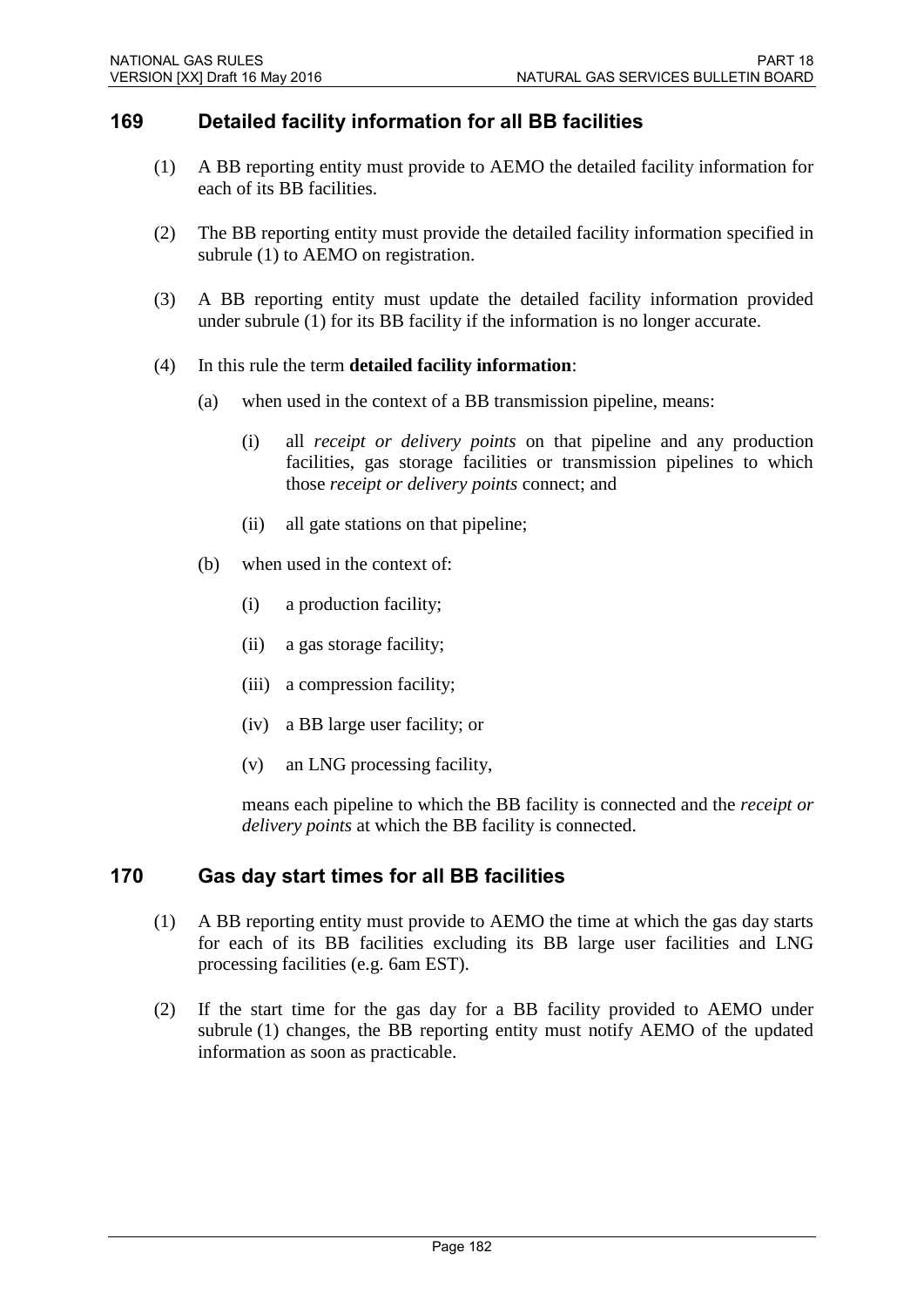# **Subdivision 5.2 Reserves information**

### **171 Reserves information for BB fields**

- (1) A BB reporting entity must provide to AEMO the following information for each of its BB fields:
	- (a) the petroleum tenements included within the area of the BB field;
	- (b) for each petroleum tenement, the identity of each person with an ownership interest in the petroleum tenement and the percentage ownership interest of each;
	- (c) an estimate of proved and probable reserves of natural gas for the BB field; and
	- (d) the evaluation date for the estimate provided under subrule  $(1)(c)$ .
- (2) The BB reporting entity must provide the information referred to in subrule (1) to AEMO:
	- (a) on registration of the BB field; and
	- (b) at least once every 12 months.
- (3) A BB reporting entity must update the information provided to AEMO under subrule (1) for its BB field if a revised estimate of proved and probable reserves of natural gas for the BB field is subsequently reported to a securities exchange or in accordance with reporting obligations under the laws of a participating jurisdiction.

### **Subdivision 5.3 Pipeline and storage capacity bookings**

### **172 Information about BB shippers with primary pipeline capacity**

- (1) A BB reporting entity must, for each of its BB pipelines, provide to AEMO a list of BB shippers who have contracted primary pipeline capacity on the BB pipeline.
- (2) A BB reporting entity must update the information provided under subrule (1) for its BB pipeline if the information is no longer accurate.
- (3) Subrule (1) does not apply to a BB reporting entity in its capacity as the BB reporting entity for a declared transmission system.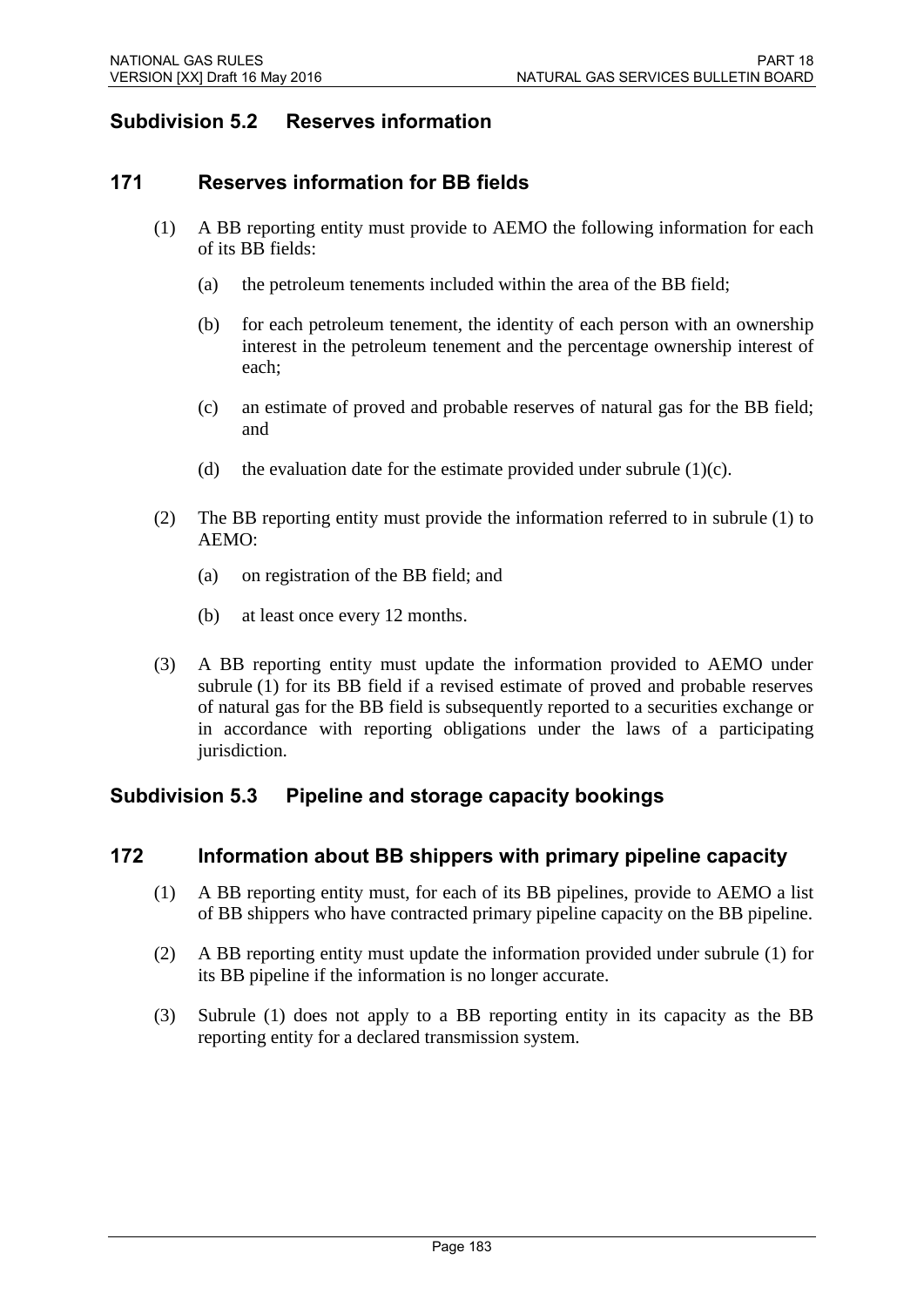#### **173 Information about BB shippers with primary compression capacity**

- (1) A BB reporting entity must, for each of its BB compression facilities, provide to AEMO a list of BB shippers who have contracted primary compression capacity on the BB compression facility.
- (2) A BB reporting entity must update the information provided under subrule (1) for its BB compression facility if the information is no longer accurate.

#### **174 Secondary trade data for BB pipelines and BB compression facilities**

- (1) A BB reporting entity must provide to AEMO the secondary trade data for each of its BB pipelines and BB compression facilities that is:
	- (a) listed on a secondary capacity trading platform that the BB reporting entity or a member of the facility operator group for the relevant BB facility owns, operates or controls; or
	- (b) listed on a secondary capacity trading platform and the BB reporting entity or a member of a facility operator group for the relevant BB facility is provided with the secondary trade data by the person who owns, operates or controls the secondary capacity trading platform.

#### **Note:**

Under rule 152(6)(e), each member of a facility operator group must procure and where necessary must facilitate, the compliance of the responsible facility operator with its obligations under this Part.

(2) The BB reporting entity must provide the information specified in subrule (1) to AEMO each week for the immediately preceding week.

### **175 12 month outlook of uncontracted primary pipeline capacity**

- (1) A BB reporting entity must provide to AEMO, for each of its BB pipelines, an outlook of uncontracted primary pipeline capacity on the BB pipeline for each of the next 12 months.
- (2) The BB reporting entity must provide the information specified in subrule (1) to AEMO each month, by the date determined under the BB Procedures.
- (3) Subrule (1) does not apply to a BB reporting entity in its capacity as the BB reporting entity for a declared transmission system.

### **176 12 month outlook of uncontracted primary compression capacity**

(1) A BB reporting entity must provide to AEMO, for each of its BB compression facilities, an outlook of uncontracted primary compression capacity of the BB compression facility for each of the next 12 months.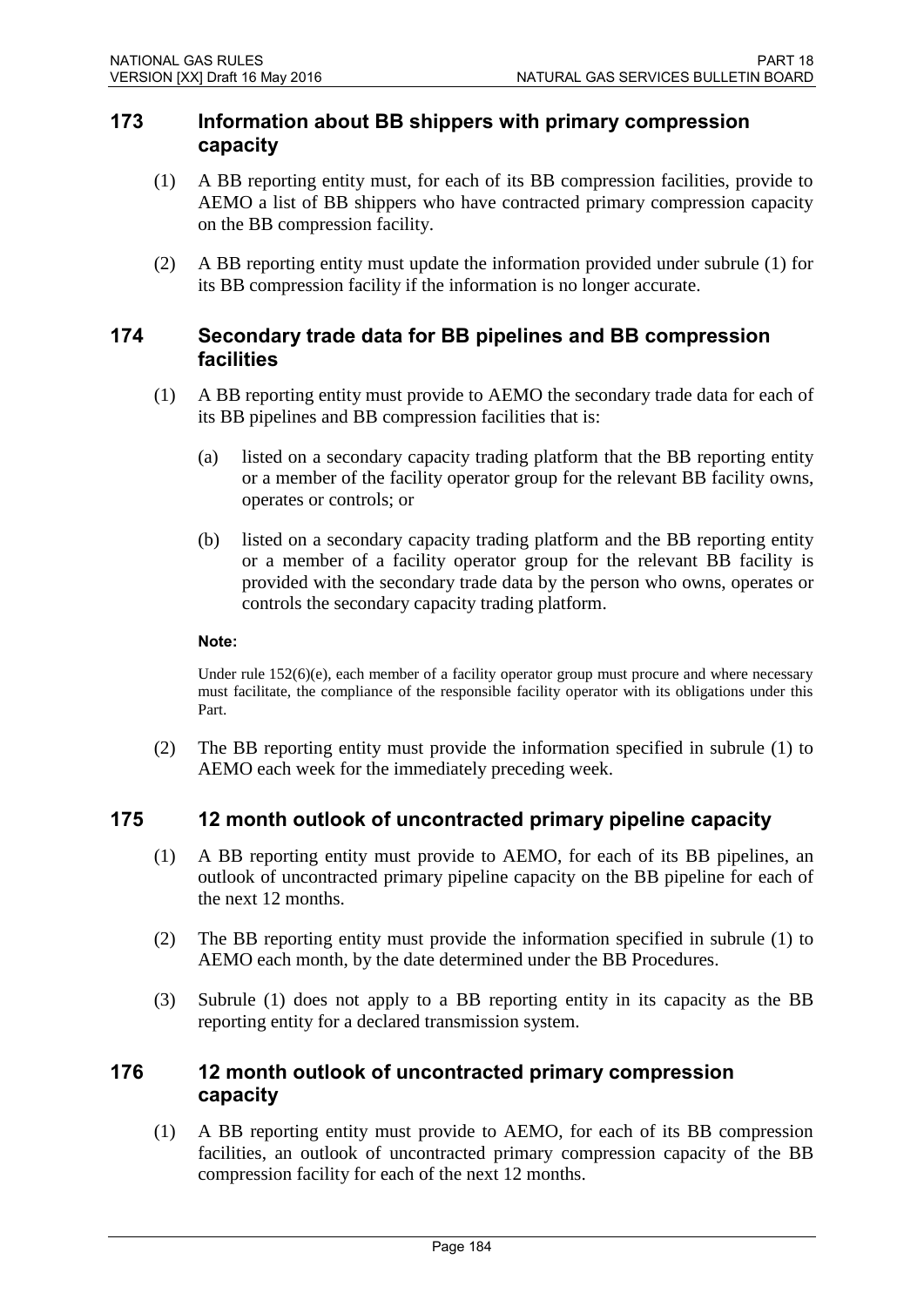(2) The BB reporting entity must provide the information specified in subrule (1) to AEMO each month, by the date determined under the BB Procedures.

#### **177 12 month outlook of uncontracted storage capacity**

- (1) A BB reporting entity must provide to AEMO, for each of its BB storage facilities, an outlook of uncontracted storage capacity in the BB storage facility for each of the next 12 months.
- (2) The BB reporting entity must provide the information referred to in subrule (1) to AEMO each month, by the date determined under the BB Procedures.

#### **Subdivision 5.4 Short term and medium term capacity outlooks**

#### **178 Short term capacity outlooks for BB facilities excluding BB large user facilities**

- (1) A BB reporting entity must provide to AEMO a short term capacity outlook for each of its BB facilities other than its BB large user facilities.
- (2) The BB reporting entity must provide the information specified in subrule (1) to AEMO each gas day, except in circumstances where, in accordance with rule 167, the BB Procedures permit the BB reporting entity to rely on an exemption and the use of default values for a gas day.
- (3) A BB reporting entity must update the information it has provided under subrule (1) for a gas day if there is a material change.

#### **179 Linepack/capacity adequacy indicator for all BB pipelines**

- (1) A BB reporting entity must provide to AEMO the LCA flag for each of its BB pipelines.
- (2) The BB reporting entity must provide the LCA flag in respect of each gas day D for gas days  $D$  to  $D+2$ , except in circumstances where, in accordance with rule 167, the BB Procedures permit the BB reporting entity to rely on an exemption and the use of default values for a gas day.
- (3) A BB reporting entity must update the current LCA flag for a BB pipeline for a gas day if at any time the LCA flag for the gas day no longer reflects the actual or expected capability of the BB pipeline to meet the aggregated nominations for withdrawals from the BB pipeline on that gas day.

#### **180 Linepack/capacity adequacy indicator for all BB compression facilities**

(1) A BB reporting entity must provide to AEMO the LCA flag for each of its BB compression facilities.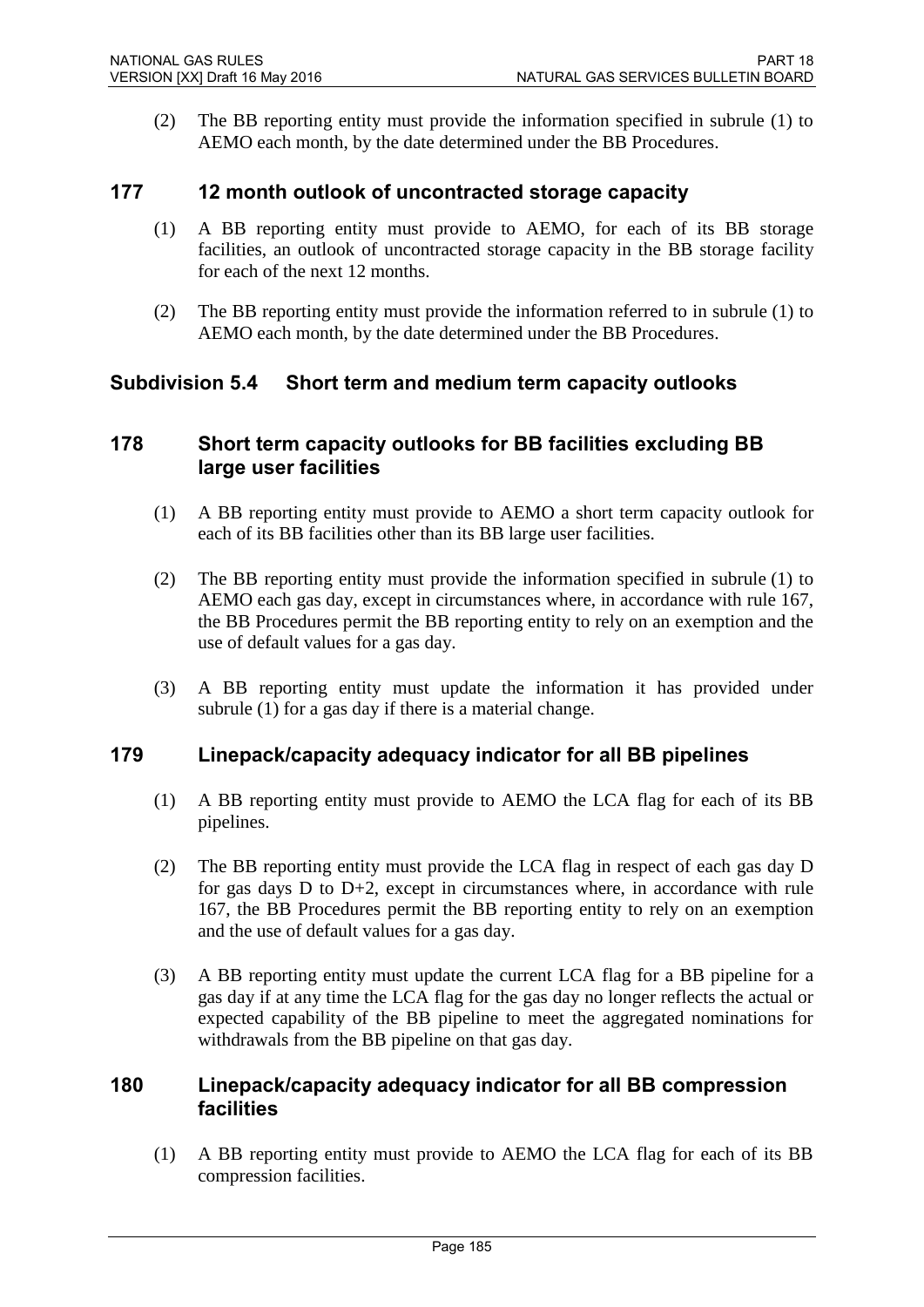- (2) The BB reporting entity must provide the LCA flag in respect of each gas day D for gas days D to D+2, except in circumstances where, in accordance with rule 167, the BB Procedures permit the BB reporting entity to rely on an exemption and the use of default values for a gas day.
- (3) A BB reporting entity must update the current LCA flag for a BB compression facility for a gas day if at any time the LCA flag for the gas day no longer reflects the actual or expected capability of the BB compression facility to meet the aggregated nominations for use of the BB compression facility on that gas day.

### **181 Medium term capacity outlooks for BB facilities excluding BB large user facilities**

- (1) A BB reporting entity must provide to AEMO a medium term capacity outlook for each of its BB facilities other than its BB large user facilities.
- (2) The BB reporting entity must provide the information referred to in subrule (1) to AEMO on each day that the information is provided to BB shippers by a facility operator for the BB facility, except in circumstances where, in accordance with rule 167, the BB Procedures permit the BB reporting entity to rely on an exemption and the use of default values.
- (3) A medium term capacity outlook provided to AEMO in accordance with this rule must identify the BB facility to which the outlook relates and must contain the following information:
	- (a) the expected start and end dates of the matters expected to affect the daily capacity of the BB facility;
	- (b) a description of the matters expected to affect the daily capacity of the BB facility; and
	- (c) the expected daily capacity of the BB facility during the period it is affected by the matters referred to in subrules (a) and (b).

### **Subdivision 5.5 Nominated and forecast use of storage, pipelines and compression**

### **182 Nominated and forecast use of BB storage facilities**

- (1) Subject to subrule (2), a BB reporting entity must, in respect of each of its BB storage facilities, provide to AEMO in respect of each gas day D:
	- (a) the aggregate quantity of natural gas nominated by BB shippers to be injected into the BB storage facility for the gas day;
	- (b) the aggregate quantity of natural gas nominated by BB shippers to be withdrawn from the BB storage facility for the gas day;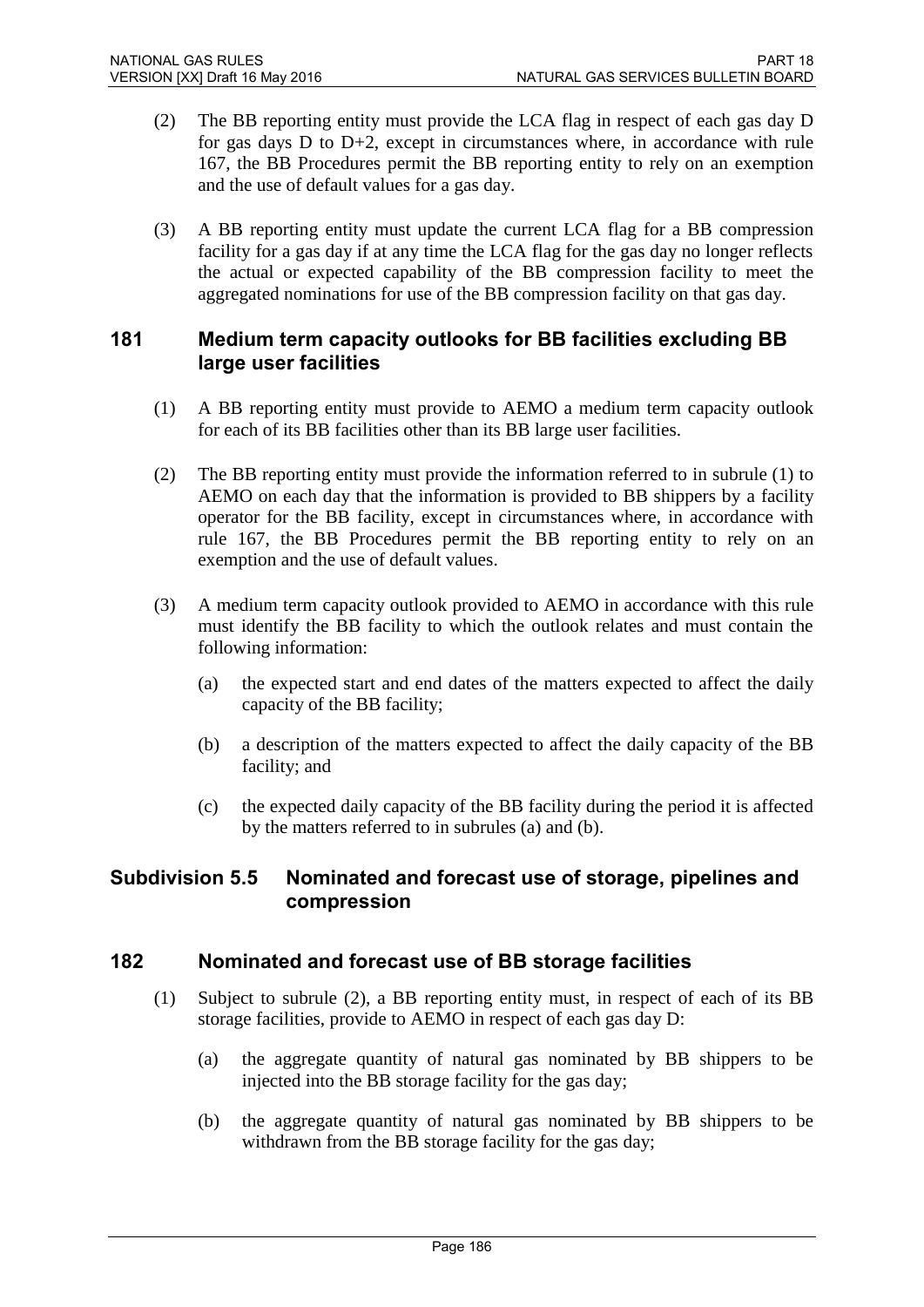- (c) the aggregate quantity of natural gas forecast by BB shippers to be injected into the BB storage facility for gas day D+1 to gas day D+6 if BB shippers using the BB storage facility have provided forecast quantities under contract or applicable market rules; and
- (d) the aggregate quantity of natural gas forecast by BB shippers to be withdrawn from the BB storage facility for gas day  $D+1$  to gas day  $D+6$  if BB shippers using the BB storage facility have provided forecast quantities under contract or applicable market rules.
- (2) Subrule (1) does not apply to a BB storage facility which is used solely as part of a production facility.
- (3) A BB reporting entity must update the information it has provided to AEMO under subrule (1) if there is a material change.

### **183 Nominated and forecast delivery information for BB pipelines**

- (1) A BB reporting entity must, in respect of each of its BB pipelines (other than a BB pipeline forming part of a declared transmission system), provide to AEMO in respect of each gas day D:
	- (a) the nominations for injections into the BB pipeline for the gas day aggregated at each receipt point;
	- (b) the nominations for withdrawals from the BB pipeline for the gas day aggregated at each delivery point;
	- (c) the forecast injections into the BB pipeline for gas day  $D+1$  to gas day  $D+6$ aggregated at each receipt point if BB shippers on the BB pipeline have provided forecast receipt point nominations under contract or applicable market rules; and
	- (d) the forecast withdrawals from the BB pipeline for gas day  $D+1$  to gas day D+6 aggregated at each delivery point if BB shippers on the BB pipeline have provided forecast delivery point nominations under contract or applicable market rules.
- (2) A BB reporting entity for a BB pipeline forming part of a declared transmission system must provide to AEMO in respect of each gas day D the aggregated scheduled injections less the aggregated scheduled withdrawals at each controllable system point on, and connected to, the declared transmission system for that gas day.
- (3) In subrule (2) and this subrule (3), a **controllable system point** is a system point at which injections and withdrawals of controllable quantities may be made and the following terms have the meaning give in Part 19: controllable quantity, scheduled injection, scheduled withdrawal, system point.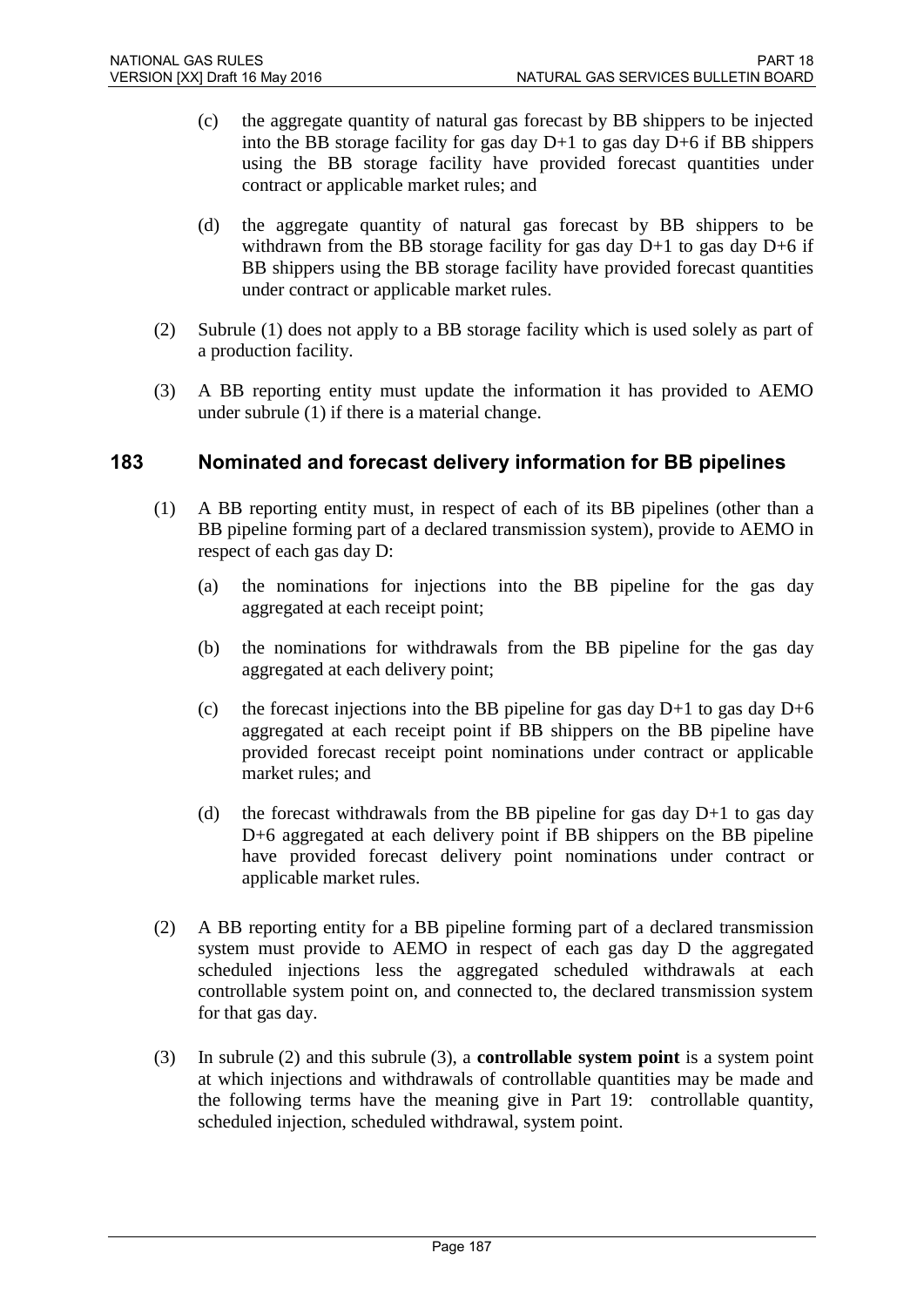- (4) For the avoidance of doubt the information provided under subrule (1) is to be based only on information provided by BB shippers and does not represent the BB reporting entity's forecast.
- (5) For the purposes of this rule, the BB Procedures may specify the default directions which are to be assigned to natural gas flows for each BB pipeline and the manner in which reverse flows of natural gas are to be treated.
- (6) The obligation of a BB reporting entity under subrule (1) or (2) to provide information is taken to be satisfied for a gas day in circumstances where, in accordance with rule 167, the BB Procedures permit the BB reporting entity to rely on an exemption and the use of default values for that gas day.
- (7) A BB reporting entity must update the information it has provided to AEMO under subrule (1) or (2) if there is a material change.

### **184 Nominated and forecast use of compression facilities**

- (1) A BB reporting entity must, in respect of each of its BB compression facilities, provide to AEMO in respect of each gas day D:
	- (a) the aggregate nominated or forecast quantity of natural gas to be compressed by the BB compression facility on the gas day ; and
	- (b) the aggregate forecast quantity of natural gas to be compressed by the BB compression facility on gas day  $D+1$  to gas day  $D+6$  for use of the service provided by means of the BB compression facility, which may be based on the BB reporting entity's forecast and forecast nominations if BB shippers have provided forecast nominations under contract or applicable market rules.
- (2) The obligation of a BB reporting entity under subrule (1) to provide information is taken to be satisfied for a gas day in circumstances where, in accordance with rule 167, the BB Procedures permit the BB reporting entity to rely on an exemption and the use of default values for that gas day.
- (3) A BB reporting entity must update the information it has provided to AEMO under subrule (1) if there is a material change.

### **185 Nominated and forecast use of production facilities**

- (1) A BB reporting entity must, in respect of each of its BB production facilities, provide to AEMO in respect of each gas day D:
	- (a) the aggregate nominations for injections into one or more BB pipelines from the production facility for the gas day; and
	- (b) the aggregate forecasts for nominations for injections into one or more BB pipelines from the production facility for gas day  $D+1$  to gas day  $D+6$ , if BB shippers have provided forecast nominations under contract or applicable market rules.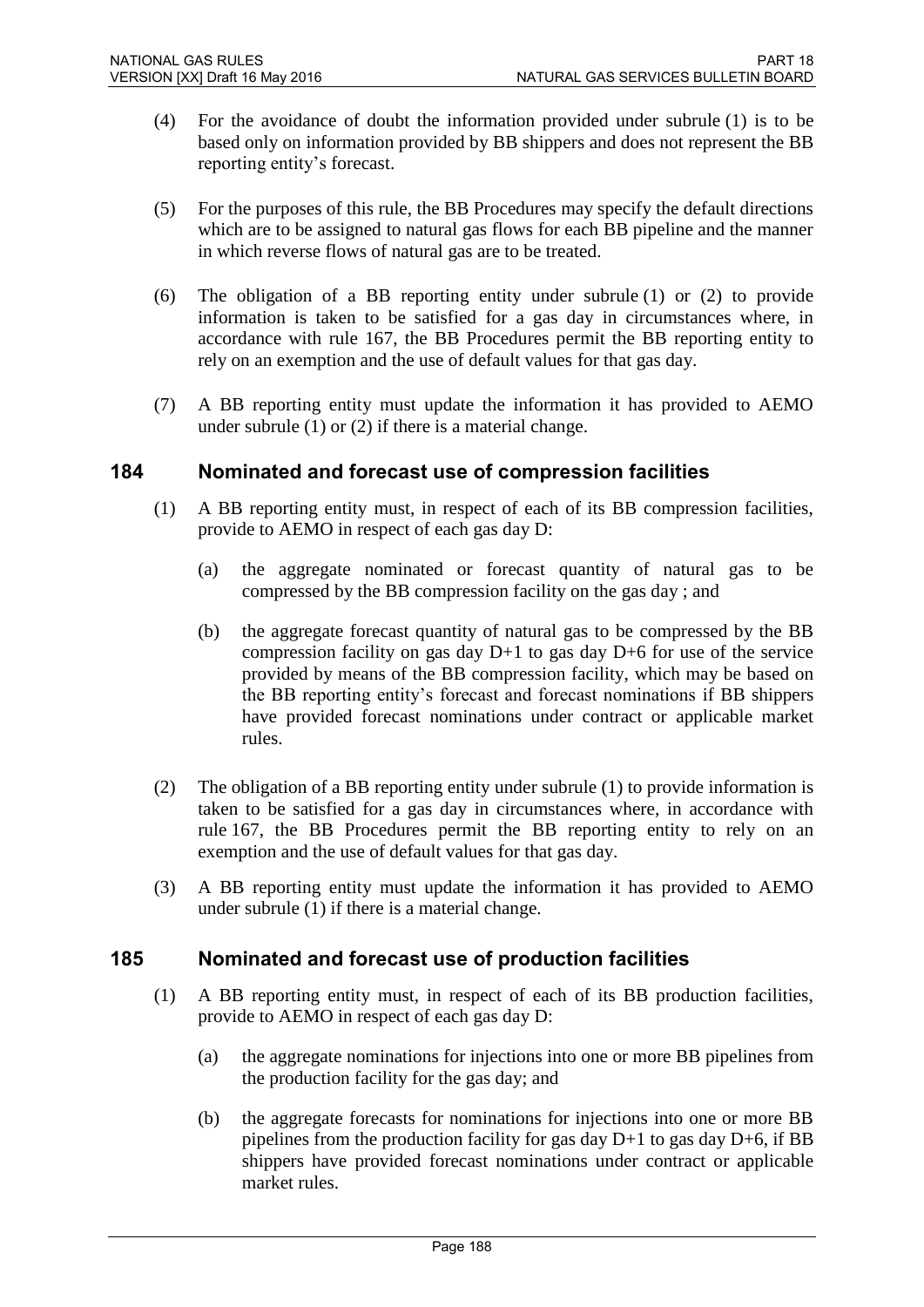- (2) For the avoidance of doubt the information provided under subrule (1) is only based on information provided by BB shippers and does not represent the BB reporting entity's forecast.
- (3) The obligation of a BB reporting entity under subrule (1) to provide information is taken to be satisfied for each day in circumstances where, in accordance with rule 167, the BB Procedures permit the BB reporting entity to rely on an exemption and the use of default values for that gas day.
- (4) A BB reporting entity must update the information it has provided to AEMO under subrule (1) if there is a material change.

### **Subdivision 5.6 Actual production and flow data**

#### **186 Basis of calculation**

The information to be provided to AEMO under this subdivision is to be determined by the BB reporting entity on the basis of operational metering data or as specified in the rule under which the information is required to be provided.

#### **Note:**

The information provided to AEMO under this Subdivision is not intended to be of settlements quality.

#### **187 Daily flow data for BB pipelines**

- (1) Each gas day D a BB reporting entity must provide to AEMO the daily flow data for each of its BB pipelines (other than BB pipelines forming part of a declared transmission system) for gas day D-1.
- (2) Each gas day a BB reporting entity for a BB pipeline forming part of a declared transmission system must provide to AEMO the actual injections and withdrawals of natural gas at each receipt point, delivery point and transfer point on the declared transmission system on the basis of operational metering and as metered at any relevant connection point to the declared transmission system for gas day D-1.
- (3) In subrule (2), the following terms have the meaning give in Part 19: connection point, actual injection, delivery point, receipt point, system point and transfer point.
- (4) A BB reporting entity must update the information provided under subrule (1) or (2) for its BB pipeline if the information is no longer accurate.

### **188 Daily production and storage data**

(1) Each gas day D, a BB reporting entity must provide to AEMO: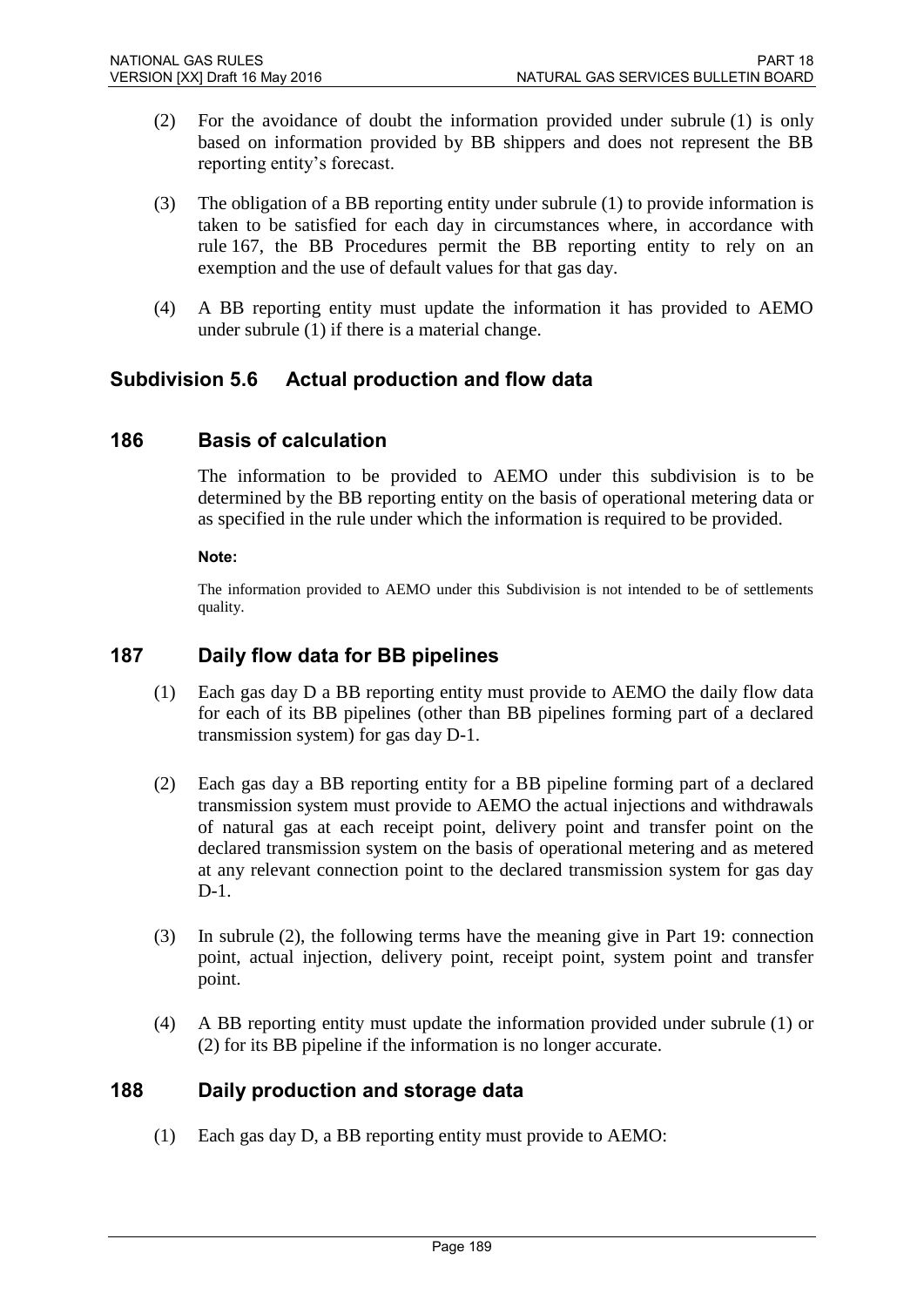- (a) the daily production data for each of its BB production facilities for gas day D-1;
- (b) the daily production data for each of its BB storage facilities for gas day  $D-1$ ;
- (c) the actual quantity of natural gas held in each of its BB storage facilities at the end of gas day D-1; and
- (d) the daily production data for each of its BB compression facilities for gas day D-1.
- (2) A BB reporting entity must update the information provided under subrule (1) for its BB facility if the information is no longer accurate.

#### **189 Daily consumption data for BB large user facilities**

- (1) Each gas day D, a BB reporting entity must provide to AEMO the daily consumption data for each of its BB large user facilities for gas day D-1.
- (2) A BB reporting entity must update the information provided under subrule (1) for its BB large user facility if the information is no longer accurate.
- (3) A BB reporting entity may apply to AEMO for an exemption for the period of 12 months specified in the application (**exemption period**) from the requirement to provide to AEMO daily consumption data for its BB large user facility.
- (4) A BB reporting entity may apply to AEMO for the renewal of an exemption granted under subrule (5) for a further exemption period of 12 months starting at the end of the current exemption period.
- (5) AEMO may grant an exemption applied for under subrule (3) or a renewal applied for under subrule (4) for the relevant exemption period where AEMO is satisfied, based on evidence provided by the BB reporting entity, that:
	- (a) for each delivery point at which the BB large user facility is connected to a BB pipeline, the BB large user facility is the only recipient of gas withdrawn at that delivery point; or
	- (b) not more than 10 TJ of natural gas has been delivered to the BB large user facility on each gas day during the 12 months immediately preceding the start of the exemption period and not more than 10 TJ of natural gas will be delivered to the BB large user facility on any gas day in the exemption period.
- (6) AEMO may from time to time require the BB reporting entity for a BB large user facility the subject of an exemption under subrule (5) to provide evidence to AEMO that the relevant exemption criterion continues to be satisfied.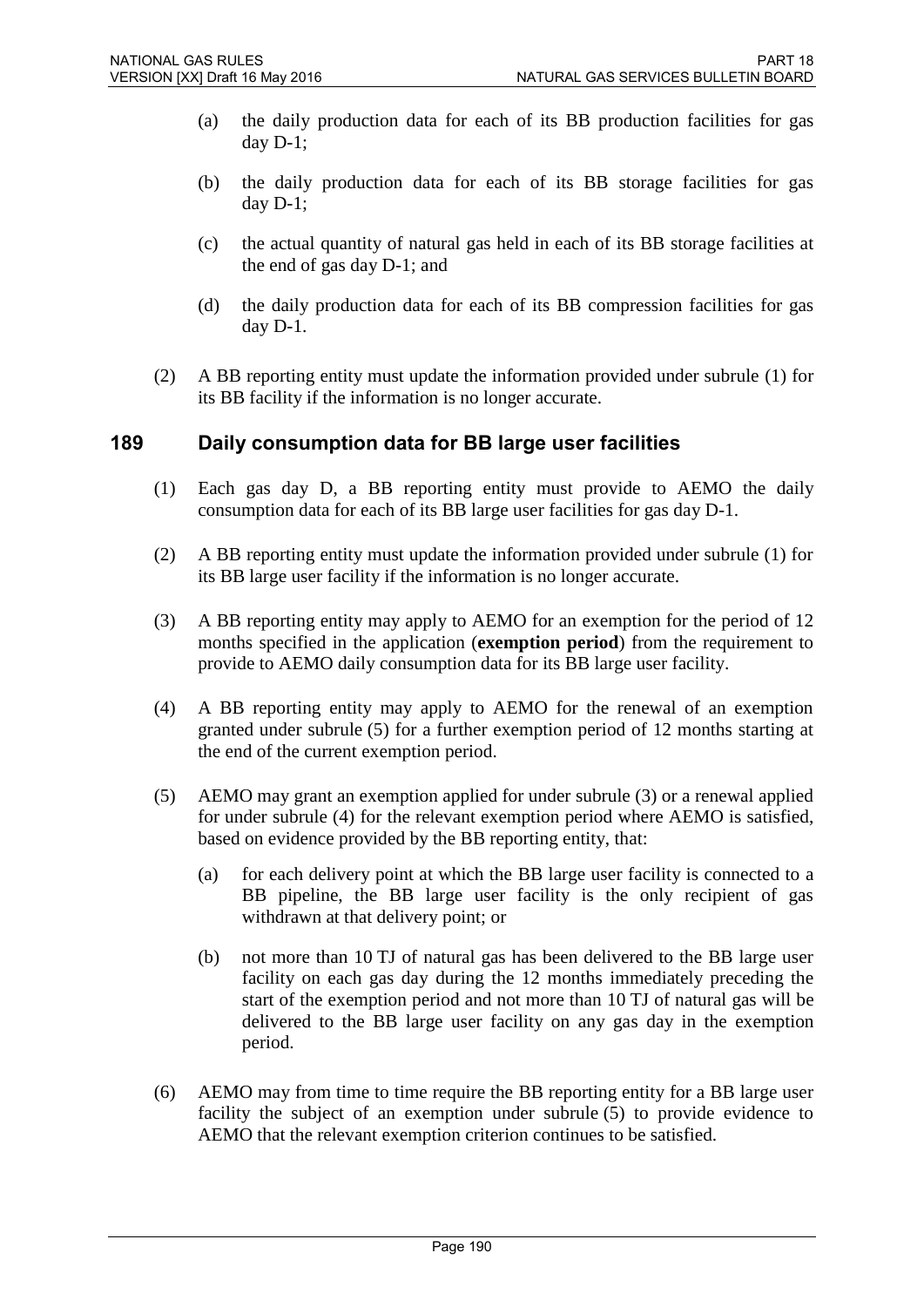- (7) AEMO may revoke an exemption granted under subrule (5) for a BB large user facility if AEMO is no longer satisfied that the relevant exemption criterion is satisfied.
- (8) The BB Procedures may specify the procedures to be followed and the information to be provided by the BB reporting entity to apply for an exemption or the renewal of an exemption under this rule. AEMO is not required to consider an application under this rule made earlier than 2 months before the start of the period to which it relates.

### **190 Daily consumption data for LNG processing facilities**

- (1) Each gas day D, a BB reporting entity must provide AEMO with the daily consumption data for each of its LNG processing facilities for gas day D-1.
- (2) A BB reporting entity must update the information provided under subrule (1) for its LNG processing facility if the information is no longer accurate.
- (3) A BB reporting entity may apply to AEMO for an exemption for a period of 12 months specified in the application (**exemption period**) from the requirement to provide to AEMO daily consumption data for its LNG processing facility.
- (4) A BB reporting entity may apply to AEMO for the renewal of an exemption granted under subrule (5) for a further exemption period of 12 months starting at the end of the current exemption period.
- (5) AEMO may grant an exemption applied for under subrule (3) or a renewal applied for under subrule (4) for the relevant exemption period where AEMO is satisfied, based on evidence provided by the BB reporting entity, that for each delivery point at which the LNG processing facility is connected to a BB pipeline, the LNG processing facility is the only recipient of gas withdrawn at that delivery point.
- (6) AEMO may from time to time require the BB reporting entity for an LNG processing facility the subject of an exemption under subrule (5) to provide evidence to AEMO that the exemption criterion continues to be satisfied.
- (7) AEMO may revoke an exemption granted under subrule (5) for an LNG processing facility if AEMO is no longer satisfied that the exemption criterion is satisfied.
- (8) The BB Procedures may specify the procedures to be followed and the information to be provided by the BB reporting entity to apply for an exemption or the renewal of an exemption under this rule. AEMO is not required to consider an application under this rule that is made earlier than 2 months before the start of the period to which it relates.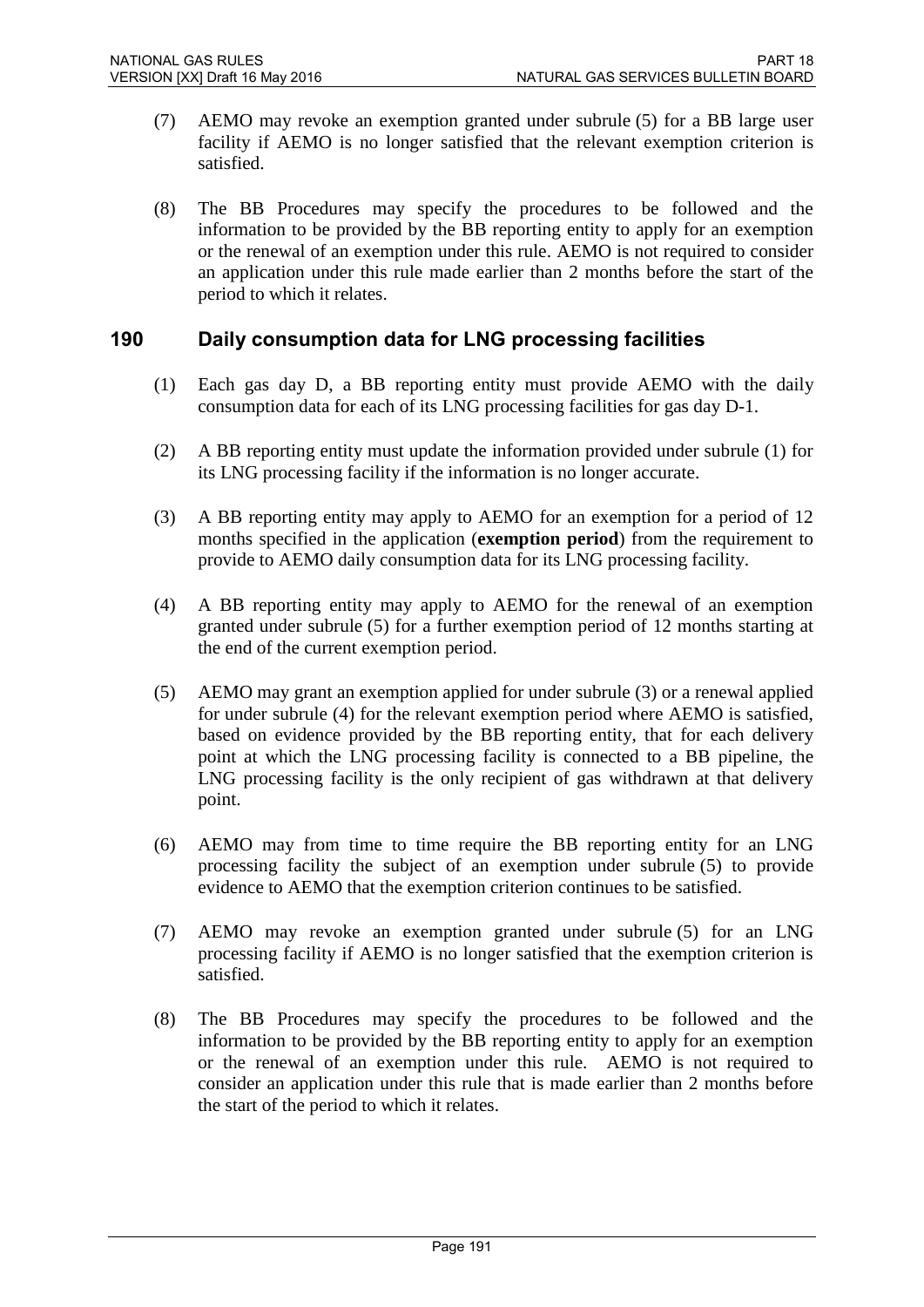# **Division 6 Other information**

### **191 BB Participants may indicate spare capacity available for purchase or capacity requirements**

- (1) At any time, a BB participant may notify other BB users that it has spare capacity in a BB facility for purchase by providing details of the spare capacity to AEMO in the form required by the BB Procedures.
- (2) At any time, a BB participant may notify other BB users that it wishes to purchase spare capacity in a BB facility by providing details of the capacity it wishes to purchase to AEMO in the form required by the BB Procedures.
- (3) For the avoidance of doubt, a notice given under subrule (1) or (2) and posted on the Bulletin Board by AEMO is an invitation to treat and not an offer capable of acceptance by another person.

#### **192 BB participants may indicate gas available for purchase or gas requirements**

- (1) At any time, a BB participant may notify other BB users that it has natural gas available for purchase by providing details of the natural gas available for purchase to AEMO in the form required by the BB Procedures.
- (2) At any time, a BB participant may notify other BB users that it wishes to purchase natural gas by providing details of the natural gas it wishes to purchase to AEMO in the form required by the BB Procedures.
- (3) For the avoidance of doubt, a notice given under subrule (1) or (2) and posted on the Bulletin Board by AEMO is an invitation to treat and not an offer capable of acceptance by another person.

# **Division 7 Publication of information by AEMO**

### **193 Publication of information by AEMO**

Except where provided to the contrary in the Rules, information that AEMO is required to publish on the Bulletin Board under this Division 7, must be published by AEMO on the Bulletin Board in the time and manner specified in the BB Procedures.

### **194 Publication of information provided to AEMO under Division 5**

- (1) Subject to subrule (2), AEMO must publish on the Bulletin Board the information provided to AEMO by BB reporting entities in accordance with the obligations of BB reporting entities under Division 5.
- (2) AEMO must not: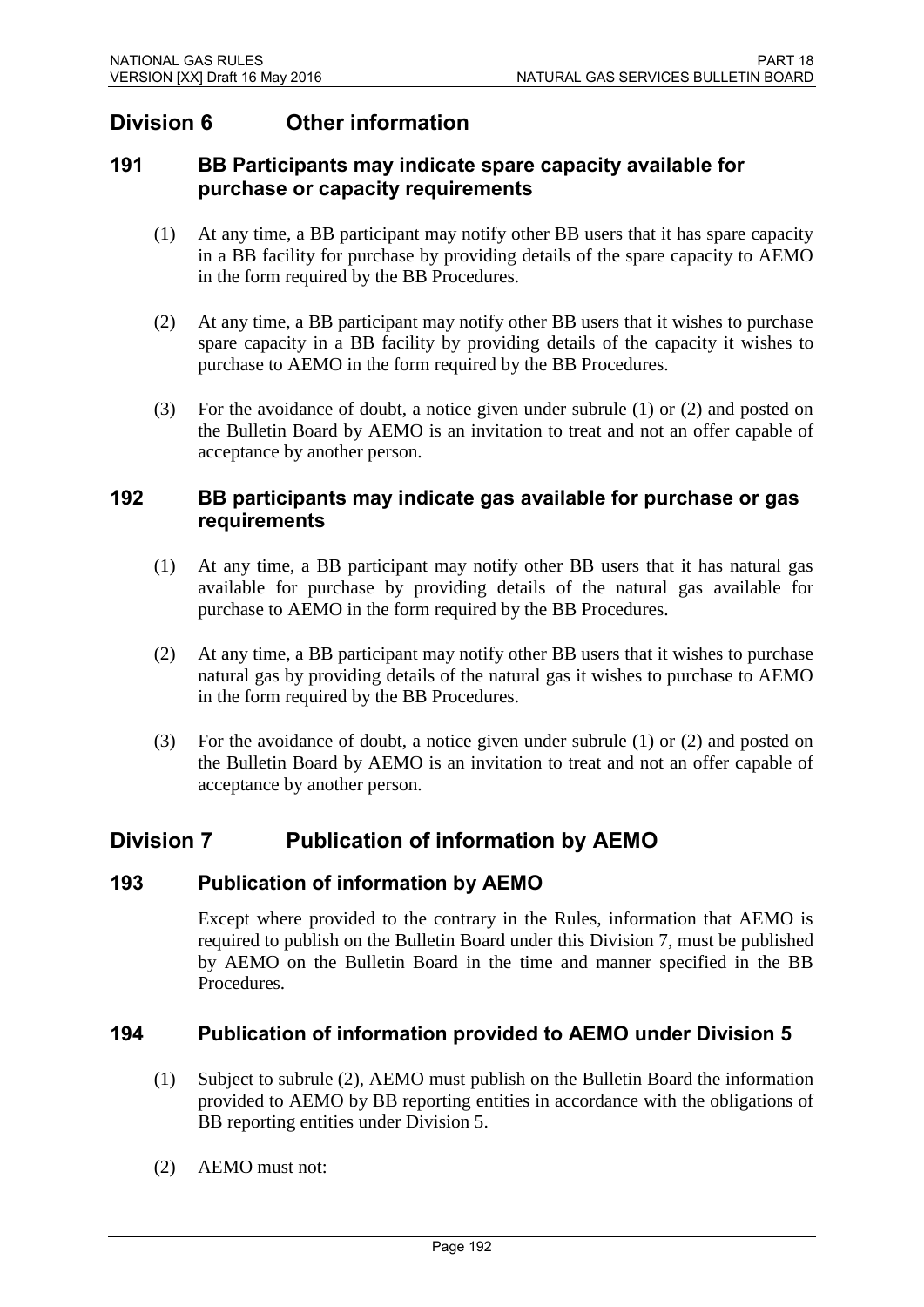- (a) publish on the Bulletin Board information about nominations and forecasts provided to AEMO under rule 183, unless the information is published in aggregated form in accordance with this rule; or
- (b) publish information about actual flows for gas day D provided to AEMO under Subdivision 5.6 of Division 5 before gas day D+1.
- (3) AEMO must publish on the Bulletin Board in respect of each gas day D based on the information about nominations and forecasts provided to AEMO under rule 183:
	- (a) for BB pipelines, nominated injections and withdrawals of natural gas for the gas day aggregated in accordance with the aggregation method referred to in subrule (4); and
	- (b) for BB pipelines, forecast injections and withdrawals of natural gas for gas day D+1 to gas day D+6 aggregated in accordance with the aggregation method referred to in subrule (4).
- (4) AEMO must determine and may amend from time to time an aggregation method to be used by AEMO for subrule (3) which so far as practicable:
	- (a) makes the data provided to AEMO available to BB users only as a representation of the direction and quantity of gas flows in BB pipelines; and
	- (b) does not publish or allow for the calculation of a nomination made by a BB large user facility that is a market generating unit as defined in the National Electricity Rules.
- (5) AEMO must publish on the Bulletin Board an overview of the aggregation method used by AEMO for subrule (3).

### **195 Publication of representation of actual flows**

- (1) In addition to AEMO's obligation under rule 194(1), AEMO must also publish on the Bulletin Board in respect of each gas day D, based on the data provided to AEMO under Subdivision 5.6 of Division 5:
	- (a) the daily flow data for each BB pipeline aggregated to provide a representation of the direction and quantity of gas flows in BB pipelines on the gas day; and
	- (b) data about demand for natural gas aggregated to provide a representation of demand in different locations within demand categories determined by AEMO.
- (2) AEMO must determine and may amend from time to time the aggregation methods used by AEMO for subrule (1) and must publish on the Bulletin Board an overview of the aggregation methods.